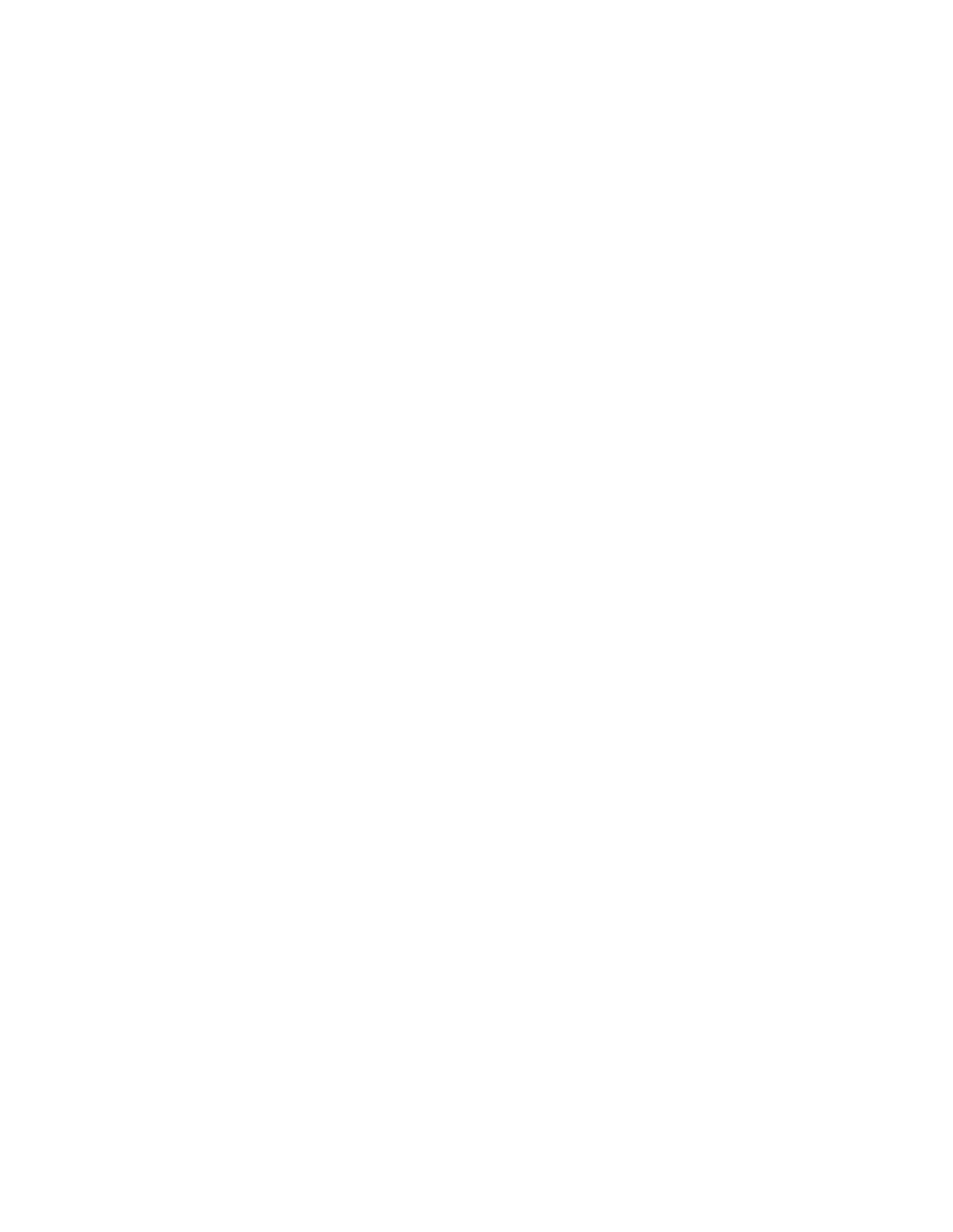## **LIABILITY FOR MEDICAL MALPRACTICE: ISSUES AND EVIDENCE**

## **I. INTRODUCTION**

 The past several years have witnessed a considerable increase in the cost and impact of medical malpractice litigation. Between 1994 and 2001, the typical medical malpractice award increased 176 percent to \$1 million. The result has been higher malpractice insurance premiums for health care providers, which in turn has led to higher costs for the health care system as well as reduced access to medical services. In 2001, total premiums for medical malpractice insurance topped \$21 billion, more than double the amount ten years earlier.

 The liability system exists for two goals: to compensate the negligently injured, and to penalize and deter negligent acts. Unfortunately, in the medical arena the liability system fails on both accounts: the system does not direct appropriate compensation to victims of negligence, nor does it effectively deter negligent behavior. To the contrary, the medical liability system impedes efforts to improve patient safety, and may actually increase the number of errors. Moreover, the medical liability system imposes exorbitant costs on the health care system both directly and indirectly, costs that increase the number of Americans without health insurance and add to the federal deficit. Although some individuals fare well under the present system, the system as a whole does not meet the needs of the negligently injured or the general population. The negative aspects of the medical liability system have a particularly adverse effect on women, low-income individuals and rural residents.

 For these reasons, medical malpractice reform has received considerable attention in the U.S. Congress and state legislatures. Reform of the medical liability system could yield significant benefits that could:

- Yield significant savings on health care spending;
- Reduce unnecessary tests and treatments motivated out of fear of litigation;
- Encourage systematic reform efforts to identify and reduce medical errors;
- Halt the exodus of doctors from high-litigation states and specialties;
- Improve access to health care, particularly benefiting women, low-income individuals and rural residents;
- Produce \$12.1 billion to \$19.5 billion in annual savings for the federal government; and
- Increase the number of Americans with health insurance by up to 3.9 million people.

 This paper presents an analysis of the current medical malpractice system, focusing on the cost and impact excessive litigation has on the affordability and accessibility of health care. Legislative remedies are described, as well as the potential impact of such reforms.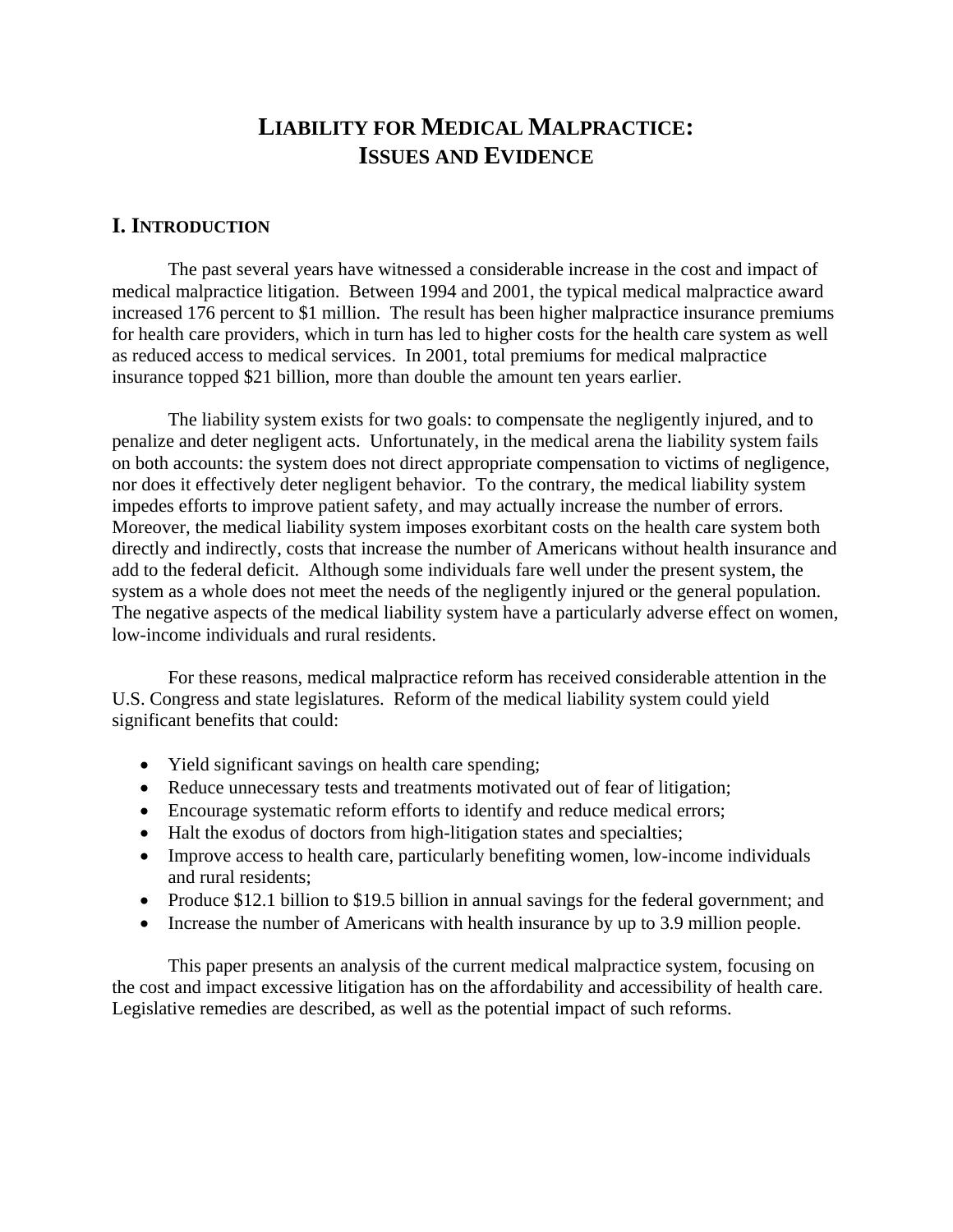## **II. THE PRESENT SYSTEM FOR MEDICAL LIABILITY**

 The liability system has two ostensible goals: to compensate the negligently injured, and to deter negligent behavior. In health care, the tort system allows individuals who are injured through the negligence of their health care provider to seek compensation through litigation. In theory, negligent behavior is deterred by making the negligent party bear the burden of the award.

 Medical malpractice claims are mainly initiated in state courts. Although laws vary by state, in general the legal standard for malpractice has four elements:<sup>1</sup>

- The presence of a physician-patient relationship that establishes the duty of care;
- An adverse outcome (actual injury or harm);
- Negligence by the provider (failure to meet the standard of care); and
- Direct causality between the negligence and the adverse outcome

 In the context of medical malpractice, negligence depends on "conduct which falls below the standard established by law for the protection of others against unreasonable risk of harm."<sup>2</sup> For doctors and other health care providers, this standard means that doctors should provide the level and type of care that is customary and usual in the medical community or in their specialty field.

 The most common claim for medical harm is the medical malpractice claim, which applies directly to the negligent physician. However, medical malpractice is not the only legal option available to claimants seeking redress for damages.3 Physicians are also open to claims of intentional torts.<sup>4</sup> Medical device and pharmaceutical manufacturers can be sued under such legal doctrines as product liability, negligence, strict liability and breach of warranty. Hospitals and managed care organizations, which may be exempt from many malpractice claims, can be sued under the principles of vicarious liability, joint and several liability and corporate negligence.

### *Extent of Medical Malpractice*

 The best estimates on the frequency of malpractice are based on two separate large-scale studies of hospitalizations, one in New York and the other in Colorado and Utah. Although the studies were done nearly a decade apart, they revealed remarkable similarities in the pattern of malpractice claims. In the New York study, based on 1984 data, 1.0 percent of hospitalizations

 $\overline{a}$ <sup>1</sup> W. Page Keeton et al., *Prosser and Keeton on the Law of Torts*, 5<sup>th</sup> edition (St. Paul, MN: West Publishing Co., 1984), 164-165.

<sup>2</sup> American Law Institute, *Restatement (Second) of Torts* (St. Paul, MN: American Law Institute Publishers, 1965), §282.

<sup>&</sup>lt;sup>3</sup> For a review of these issues, see: Dan B. Dobbs, *The Law of Torts* (St. Paul, MN: West Group, 2000), 666-671, 674-679; and U.S. General Accounting Office, *Medical Liability: Impact on Hospital and Physician Costs Extends Beyond Insurance*, GAO/AIMD-95-169 (September 1995), 21. 4

<sup>&</sup>lt;sup>4</sup> Henry Cohen, "Medical Malpractice Liability Reform: Legal Issues and Fifty-State Survey of Caps on Punitive and Noneconomic Damages," Congressional Research Service, Report RL31692, 2/6/2003.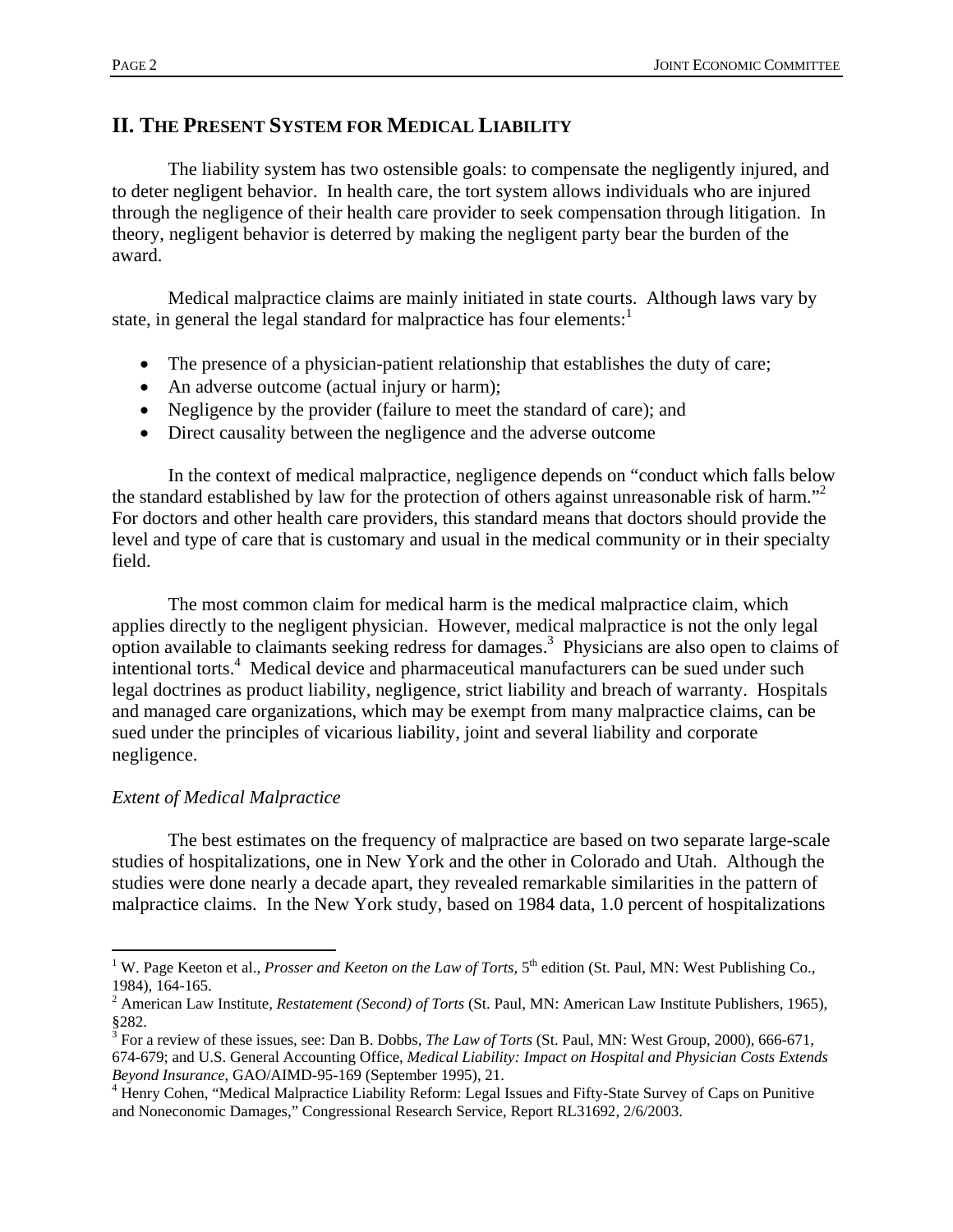were found to have injuries caused by negligence.<sup>5</sup> By comparison, the Colorado and Utah study, based on 1992 data, indicated that less than 1.0 percent of hospitalizations had injuries due to negligence.<sup>6</sup> The malpractice rate for the health care system as a whole is likely significantly  $lower.'$ 

 The incidence of malpractice, however, is quite distinct from the filing of malpractice claims. A defining feature of the medical liability system is that most events of malpractice do not result in a legal claim, and most claims of malpractice are not tied to any act of negligence. Overall, approximately 80 percent of malpractice claims show no signs of a negligent injury.8 Conversely, only about 3 percent of injuries due to negligence result in a claim.<sup>9</sup> These figures suggest that the medical liability system malfunctions on a fundamental level.

 It is not clear why such a small portion of negligent injuries lead to a malpractice claim. One possible reason is that the injury was too minor to warrant a lawsuit. Data show that most negligent injuries are only moderately incapacitating.<sup>10</sup> Another possible reason is that attorneys, who typically work on contingency fees arrangements, are only willing to take on claims for "attractive" clients (i.e., sympathetic victims with large damage claims). Alternatively, some people are simply not litigious in nature, or do not wish to damage a long-standing relationship with their doctor, especially if the doctor exhibits good communication and empathy skills. Yet another explanation is that patients simply do not recognize that they have suffered an injury due to negligence.

#### *The Market for Medical Liability Insurance*

 $\overline{a}$ 

 The role of malpractice insurance is to pay for legal defense costs and damages inflicted through negligence by a doctor or medical professional. The market for malpractice insurance consists of two broad categories of insurance: conventional and alternative. The conventional market provides coverage through traditional insurance companies like A.I.G., C.N.A Insurance or the St. Paul Companies. Malpractice insurance purchased through traditional means totaled \$7.2 billion in 2001.<sup>11</sup> This figure, however, excludes the much larger alternative market. The

<sup>5</sup> Harvard Medical Practice Study, *Patients, Doctors and Lawyers: Studies of Medical Injury, Malpractice Litigation*  and Patient Compensation in New York ([Cambridge, MA?]: 1990), 3.

Eric J. Thomas et al., "Incidence and Types of Adverse Events and Negligent Care in Utah and Colorado," *Medical*  Care 38 (2000): 261.

 $<sup>7</sup>$  Preventable injuries are more likely to occur among more complicated cases, such as those requiring</sup> hospitalization. Presumably, therefore, medical care provided outside of a hospital setting would have a much lower rate of malpractice, thus lowering the overall rate.

<sup>&</sup>lt;sup>8</sup> Published data indicate 83 percent of New York claims and 78 percent of the Colorado-Utah claims did not involve negligence. Harvard Medical Practice Study, 7-34; and David M. Studdert, Eric J. Thomas, Helen R. Burstin, Brett I.W. Zbar, E.J. Orav, and Troyen A. Brennan, "Negligent Care and Malpractice Claiming Behavior in Utah and Colorado," *Medical Care* 38 (2000): 253. 9

<sup>&</sup>lt;sup>9</sup> Published data indicate that there was no malpractice claim for 97 percent of New York and 97 percent of the Colorado-Utah incidents of negligent injuries. Harvard Medical Practice Study, 7-37; and Studdert et al., 255.

<sup>&</sup>lt;sup>10</sup> See A. Russell Localio et al., "Relation between Malpractice Claims and Adverse Events Due to Negligence," *New England Journal of Medicine* 325, no. 4 (July 1991), 247 (showing that 58 percent of negligent injuries required less than six months of recovery); and Thomas et al., 267 (showing that about 95 percent of negligent injuries resulted in non-permanent disability).

<sup>&</sup>lt;sup>11</sup> A.M. Best data cited in Insurance Information Institute, *The I.I.I. Fact Book 2003* (New York, NY: Insurance Information Institute, 2002), 27.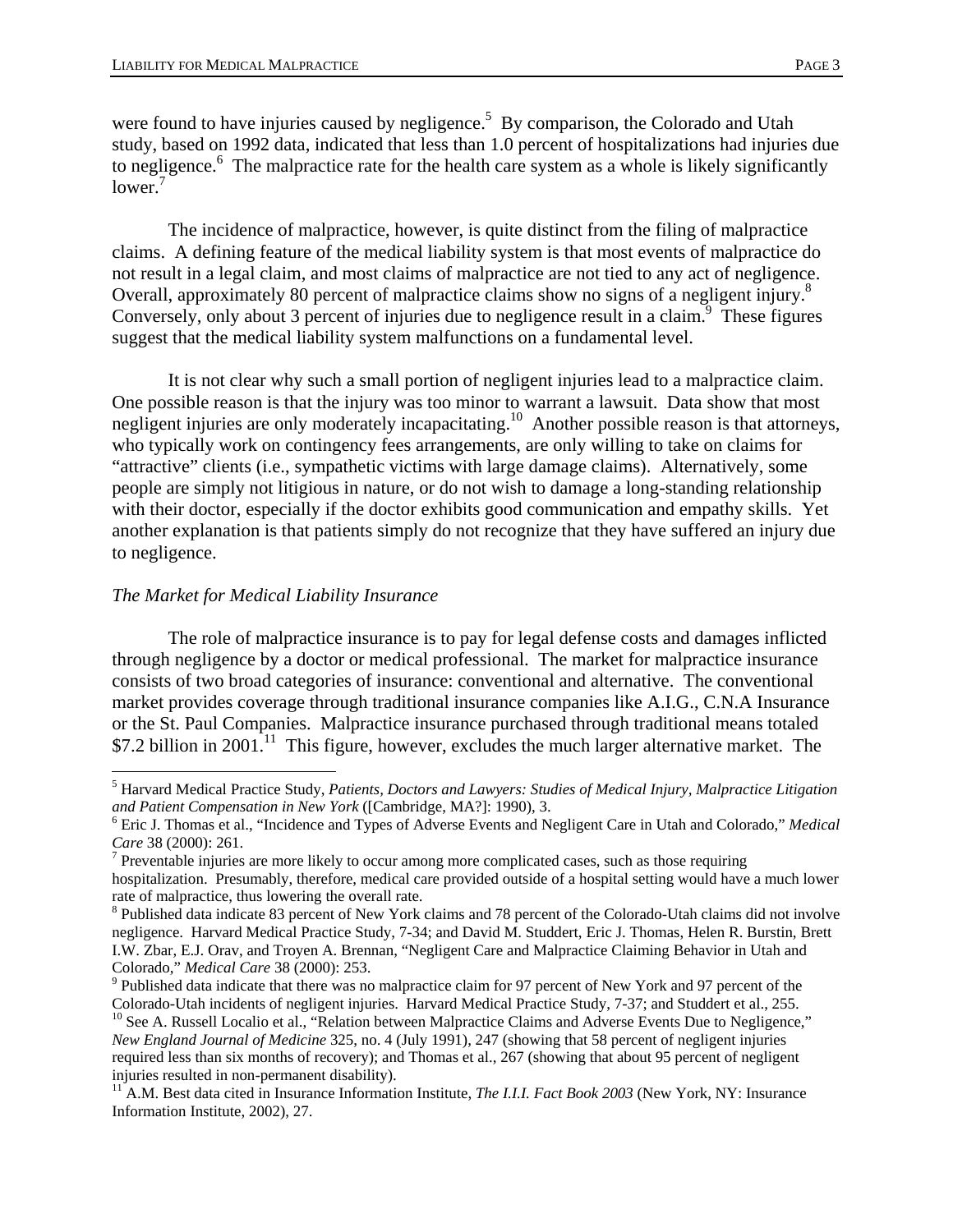

alternative market comprises mechanisms such as joint underwriting associations, captive insurance companies and risk retention groups, all of which are ways groups of individuals, organizations or trade associations can come together and form an insurance company that they themselves run.<sup>12</sup> The alternative market for malpractice insurance is roughly twice as large as the traditional market. Altogether, total premiums for medical malpractice liability insurance amounted to \$21.0 billion in 2001, according to the actuarial consulting firm Tillinghast-Towers Perrin.<sup>13</sup> Physicians purchased the bulk (60 percent) of malpractice insurance, followed by hospitals (28 percent) and other insureds (12 percent).<sup>14</sup>

 Over the last ten years (1992-2001), premiums for medical malpractice insurance more than doubled, increasing an average of 8.1 percent per year. That rate is three times faster than the overall rate of inflation over the same period, and double the rate of inflation for medical care.<sup>15</sup> Relative to the size of the economy, measured as share of gross domestic product (GDP), malpractice insurance has increased every year since 1989 and stands three times the level it was in 1975. Figure 1 displays the pattern of premium levels and GDP share for 1975 to 2001.

 Accompanying the rise in premiums has been a remarkable change in the structure of the malpractice insurance market. Most of the growth in malpractice insurance in the past decade has occurred in the alternative markets. Roughly 70 percent of premium growth over 1992-2001

 $\overline{a}$ 

<sup>12</sup> For more information on alternative markets, see Conning & Co., *Alternative Markets: An Ever-Evolving Mosaic* (Hartford, CT: Conning & Co., 1999).

<sup>&</sup>lt;sup>13</sup> Tillinghast-Towers Perrin, *U.S. Tort Costs: 2002 Update – Trends and Findings on the Costs of the U.S. Tort System* (New York, NY: Tillinghast-Towers Perrin, 2003), Appendix 2.<br><sup>14</sup> *Ibid.*, 16.<br><sup>15</sup> U.S. Department of Labor, Bureau of Labor Statistics, "Consumer Price Index," [March 2003], online at

http://www.bls.gov/cpi/home.htm.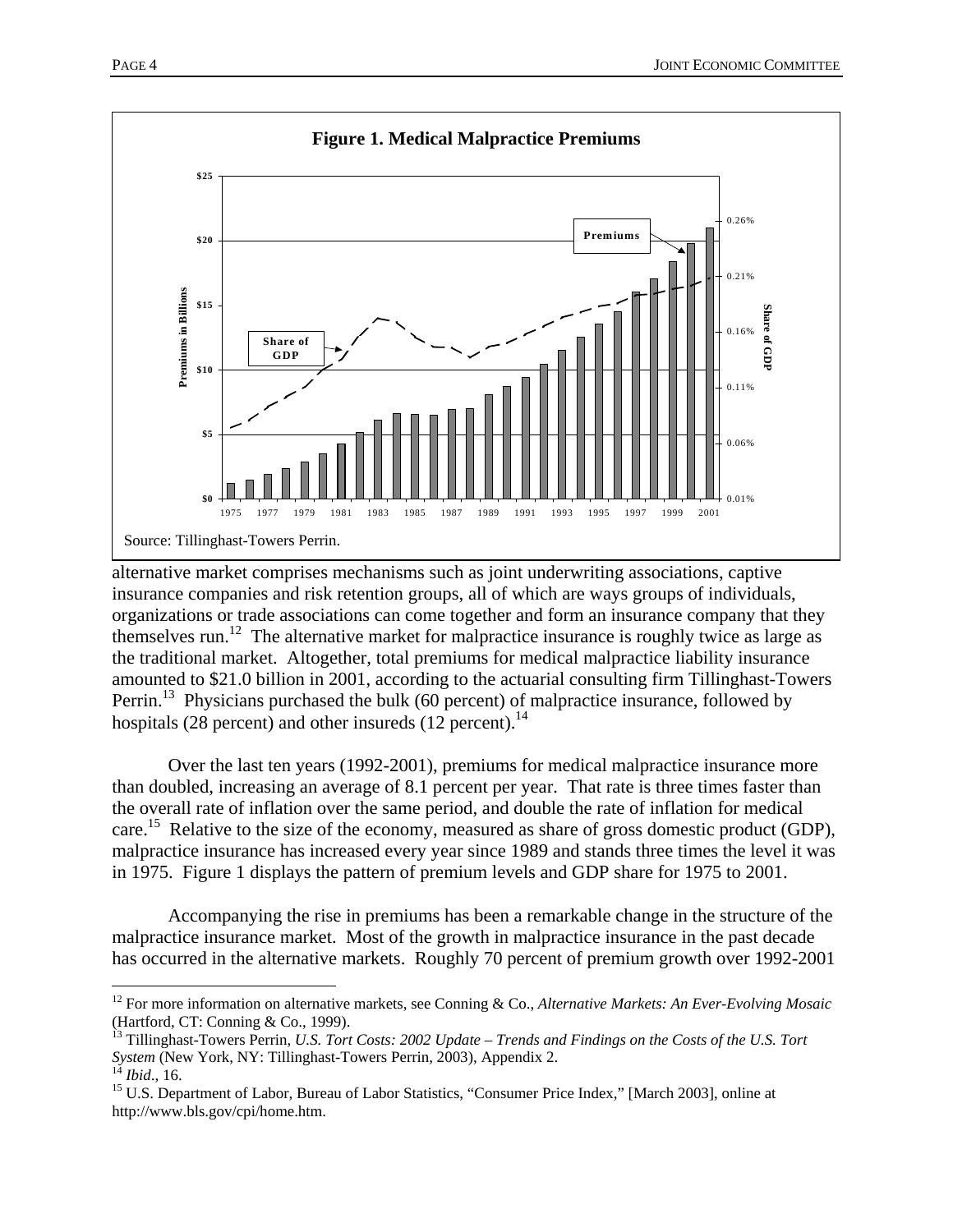is attributable to the increase in alternative markets, versus just 30 percent due to traditional markets. The term alternative markets, as used in this paper, refers to forms of malpractice insurance that do not go through a traditional third-party insurer. Common alternative insurance mechanisms include self-insurance (where a firm or group of firms assume all or much of their risk exposure themselves), captive insurers (which are wholly-owned subsidiaries of the firms they insure) and risk retention groups (a group of firms or individuals that come together to form a limited-purpose insurer). Alternative forms of malpractice insurance are often created for the sole, dedicated purpose of providing such coverage and are controlled by the medical professionals they serve. Alternative insurers focus more on providing stable coverage rather than on maximizing profits, thus limiting the risk such organizations will exit the market due to adverse market conditions.<sup>16</sup> These features, combined with the decrease in the availability of traditional coverage described below, have made alternative markets a very popular source for malpractice insurance.

 A crucial reason for the growth of the alternative market is rapid deterioration in the financial performance of the sector. For much of the 1990s, the medical malpractice line of insurance was highly profitable. This profitability attracted many firms to compete for malpractice coverage, moderating price increases. Recent trends, however, have created an environment that has reduced revenues and increased costs, causing medical malpractice to become one of the most unprofitable insurance lines. In 2001, malpractice insurers paid out \$1.34 in claims and costs for every \$1.00 it received in revenue (including investment income).<sup>17</sup>

 Four factors account for the structural changes that undermined the profits of malpractice insurers, according to James Hurley of the American Academy of Actuaries.<sup>18</sup> First, a key component of the financial deterioration has been the escalating size of malpractice claims. The increase in the average cost of settlements and jury verdicts (discussed below), particularly very large awards, led to many rate increases. Second, insurers have faced increased reinsurance costs. Reinsurers, who provide insurance to insurance companies, posted weaker financial results in recent years, forcing them to charge their clients (i.e., insurers) higher rates. A third contributing factor has been deteriorating returns on the investment assets of insurers, although the overall impact of this factor has often been overplayed as stocks only account for about 15 percent of assets held by insurance companies. Finally, in the early and mid-1990s, insurer financial results benefited from favorable reserve development. In practical terms, what happened is that some money set aside for potential claims filed in the 1990s turned out to be unnecessary, and was eventually converted to profits. This short-term phenomenon has run its course and thus insurers no longer can count on this "bonus" profit.

 Recent developments in the medical malpractice market reflect these trends. Of particular concern is the recent decrease in the availability of malpractice insurance. Weak financial results have driven several insurers from the market. According to the American

 $\overline{a}$ 

<sup>&</sup>lt;sup>16</sup> For more information on these trends, see Conning & Co., *Medical Malpractice Insurance: A Prescription for Chaos* (Hartford, CT: Conning & Co., 2001), 6, 81-91.

<sup>&</sup>lt;sup>17</sup> James Hurley, American Academy of Actuaries, Prepared Testimony to the Subcommittee on Health, Committee on Energy and Commerce, U.S. House of Representatives, 2/27/2003.

<sup>18</sup> *Ibid*.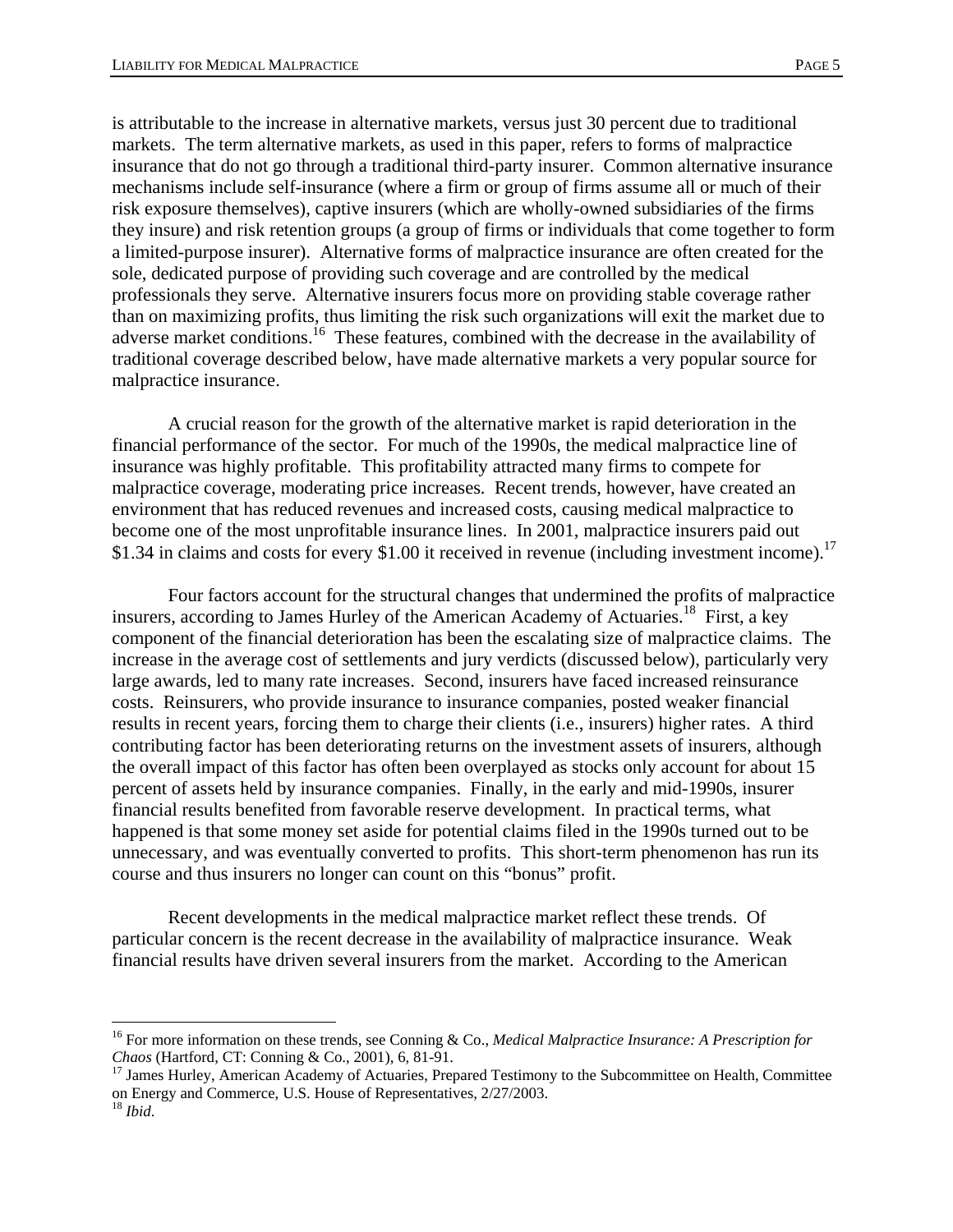Academy of Actuaries, the industry's premium capacity has dropped 15 percent.<sup>19</sup> The decrease in firms willing to provide malpractice insurance is evidenced by the complete withdrawal from the market of several malpractice insurers, including Phico, MIIX, Frontier and Reciprocal of America. In addition, St. Paul (the largest commercial insurer, covering 42,000  $dotors)$  has ceased writing or renewing policies for malpractice.<sup>20</sup>

 The combination of deteriorating profitability, reduced supply and the structural market changes has created an environment where coverage can be extremely difficult to obtain and in which reduced competition makes significant price increases more common. Moreover, these changes are not merely part of a short-term insurance cycle. Rather, the negative developments (such as increasing claim size and rising reinsurance costs) are likely to be permanent in nature while the positive developments that boosted profits in the past (such as favorable reserve development) are short-lived. In fact, insurers do not exit an insurance market completely simply due to short-term cycles. They only do so if the long-term outlook is so bleak as to make continued business operation untenable.<sup>21</sup>

 The growth in aggregate premiums reflects the growth in premiums charged to individual doctors. Table 1 lists the median rate increases for medical liability insurance premiums for the last three years by area of practice.<sup>22</sup> As the data show, internists have experienced three consecutive years of at least 15 percent premium hikes. The typical rate increase has tripled for

general surgeons and doubled for obstetricians/gynecologists (Ob/Gyn). The high cost of the current medical liability system most adversely impacts obstetricians, most surgical-related specialties (especially neurosurgeons), and emergency room physicians.<sup>23</sup>

| <b>Table 1. Median Rate Increases</b><br>in Malpractice Premiums by Specialty |       |       |       |  |  |  |  |  |
|-------------------------------------------------------------------------------|-------|-------|-------|--|--|--|--|--|
|                                                                               | 2000  | 2001  | 2002  |  |  |  |  |  |
| Internists                                                                    | 15.0% | 15.0% | 17.6% |  |  |  |  |  |
| <b>General Surgeons</b>                                                       | 9.6%  | 14.6% | 29.1% |  |  |  |  |  |
| Obstetricians/Gynecologists                                                   | 7.0%  | 12.5% | 15.3% |  |  |  |  |  |
| Source: Medical Liability Monitor.                                            |       |       |       |  |  |  |  |  |

 Although the direct payment of malpractice insurance premiums falls on the insured doctor or hospital, the costs are passed on to insured individuals, to one degree or another, in the form of higher premiums. In 2001, malpractice premiums averaged about \$87 per insured individual, or close to \$350 per family of four. These estimates do not include the costs of defensive medicine (treatment decisions motivated to avoid litigation rather than to benefit the patient), which can be three to six times greater than malpractice premiums. It is inevitable that those costs passed on to consumers adversely impact the affordability of health insurance.<sup>24</sup>

<sup>1</sup> 

<sup>&</sup>lt;sup>19</sup> *Ibid.*<br><sup>20</sup> Joseph B. Treaster, "Doctors Face a Big Jump in Insurance," *New York Times*, 3/22/2002<br><sup>21</sup> See Conning & Co., *Alternative Markets*, 65.<br><sup>22</sup> Figures include only rate increases, though rate decreases uncommon. "Hard Market Wallops Physicians; Average Rate Increases More Than Double Those in 2001," *Medical Liability Monitor* (October 2002); and "Medical Liability Rates Continue Their upward Swing," *Medical Liability Monitor* (October 2001).<br><sup>23</sup> See infra notes 67 to 85.

<sup>&</sup>lt;sup>24</sup> See the sections "Demand for Health Insurance: Impact on Affordability" and "Impact on the Number of Uninsured" below for a more detailed discussion of this effect.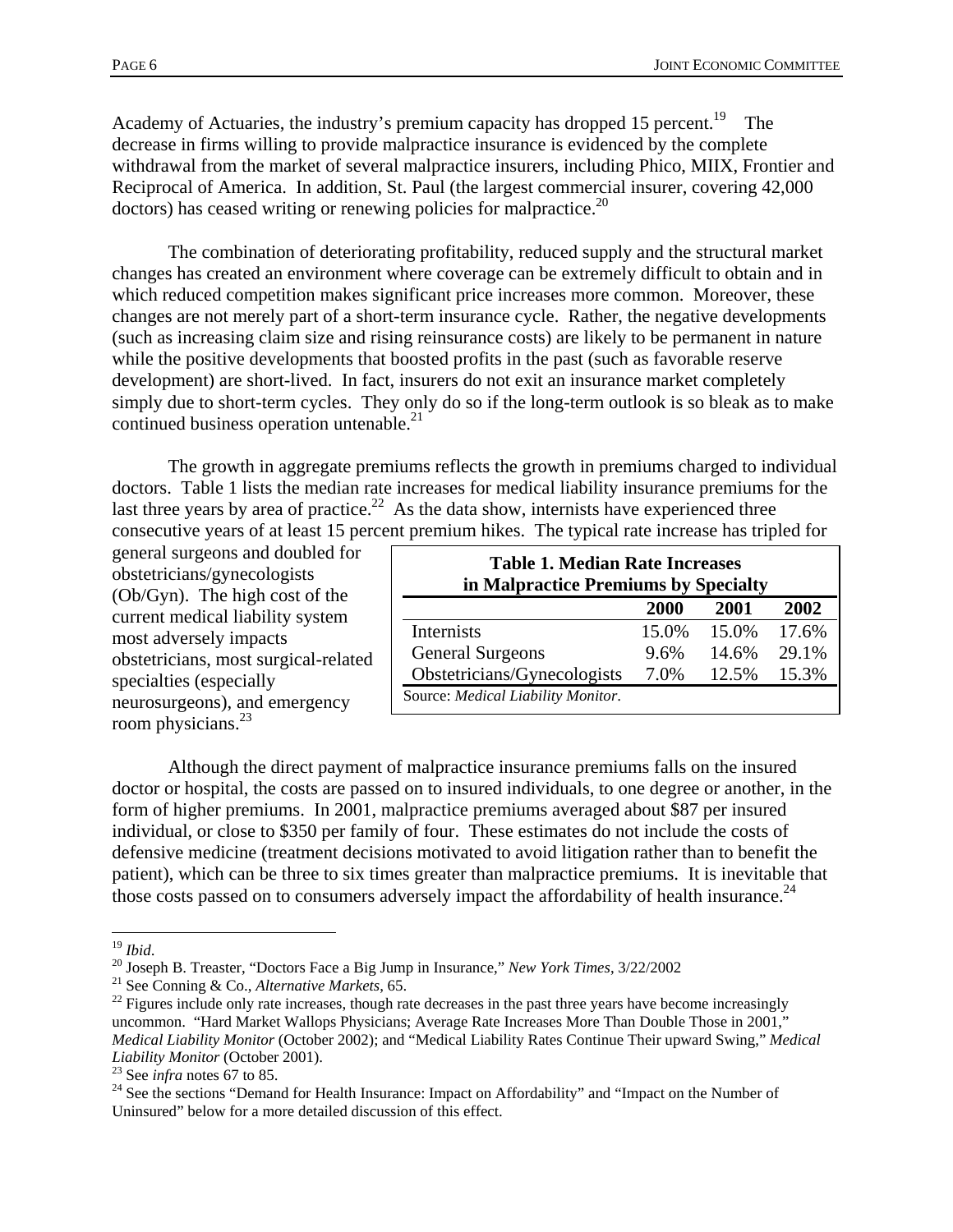

#### *Malpractice Damage Awards*

 $\overline{a}$ 

 One of the key drivers of costs for medical malpractice insurance is the recent surge in the size of damage awards in lawsuits. As Figure 2 shows, the typical (median) damage award in medical malpractice cases jumped 176 percent from 1994 to 2001, according to the research firm Jury Verdict Research.<sup>25</sup> The latest data indicate that the median award amount now tops \$1 million, representing annual growth of 15.6 percent per year over 1994-2001, while the average award reached \$3.9 million in 2001. The Physician Insurers Association of America (PIAA), representing firms that provide insurance to physicians, estimates that the average out-of-court settlement in 2001 was approximately \$299,000 per individual defendant,<sup>26</sup> although most malpractice claims involve at least two defendants.<sup>27</sup>

<sup>&</sup>lt;sup>25</sup> Jury Verdict Research, *Current Award Trends in Personal Injury: 2002 Edition* (Horsham PA: LRP Publications, 2003), 18. The only alternative national source of annual data on malpractice settlements is the National Practitioner Data Bank (NPDB) in the U.S. Department of Health and Human Services. However, both the General Accounting Office and the Inspector General's office have reported on extensive data problems in the NPDB that make its data unreliable, incomplete and biased. U.S. General Accounting Office, *National Practitioner Data Bank: Major Improvements Are Needed to Enhance Data Bank's Reliability*, GAO-01-130 (November 2000); and U.S. Department of Health and Human Services, Office of the Inspector General, *Managed Care Organization Nonreporting to the National Practitioner Data Bank: A Signal for Broader Concern*, OEI-01-99-00690 (May 2001).

<sup>&</sup>lt;sup>26</sup> Lawrence E. Smarr, Physician Insurers Association of America, Prepared Testimony to the Committee on the Judiciary, U.S. Senate, 2/11/2003.

 $27$  The median number of defendants in medical malpractice tort cases was 2.0 in 1996. U.S. Department of Justice, Bureau of Justice Statistics, *Tort Trials and Verdicts in Large Counties, 1996*, NCJ 179769 (Washington, DC: Bureau of Justice Statistics, 2000), 2.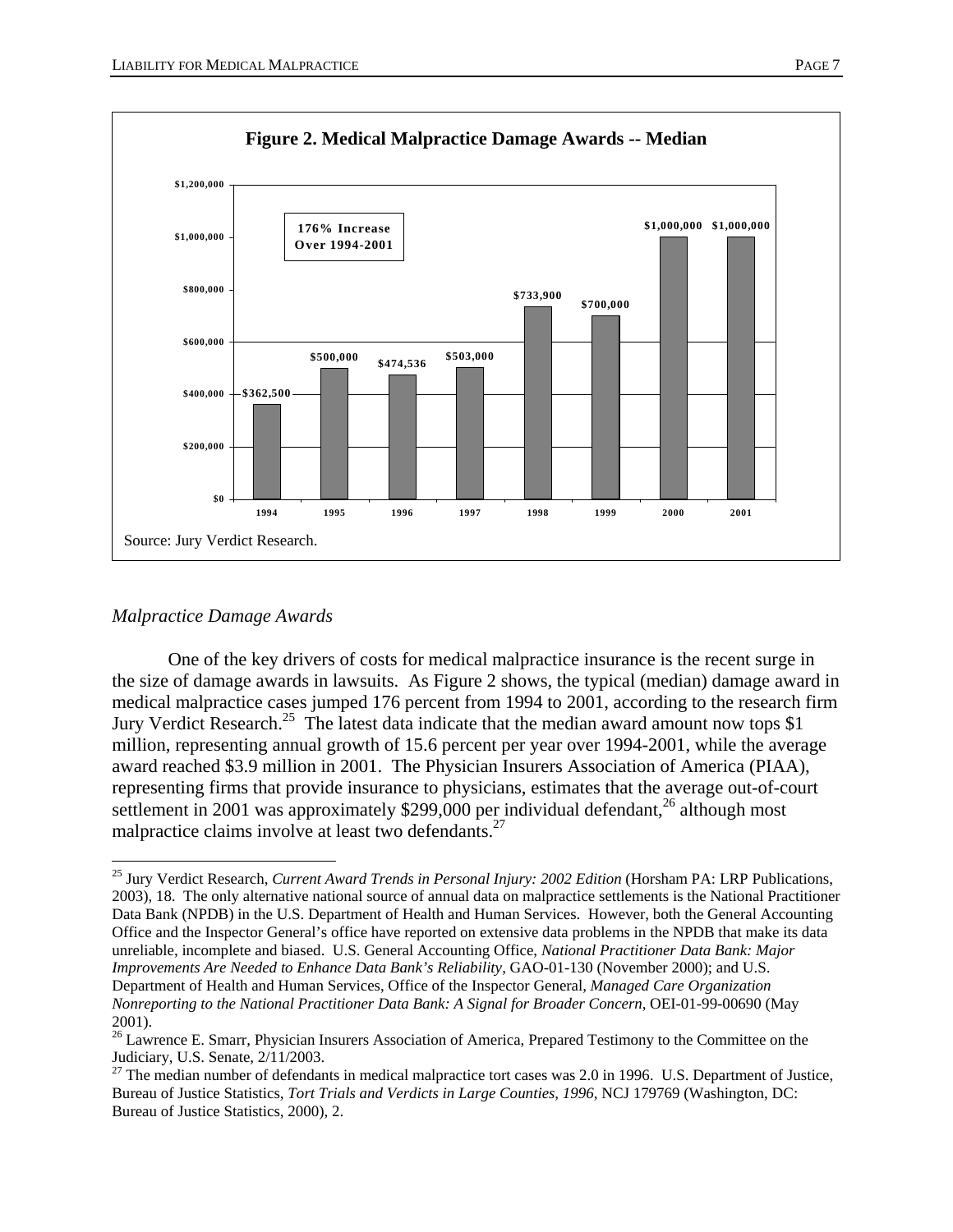There has also been a large jump in million-dollar verdicts. In 1995-97, a little more than one in three (36 percent) cases resulted in an award of \$1 million dollars or more. By 1998-99, the rate of million-dollar awards reached 43 percent. By 2000-01, more than one-half (54 percent) of medical malpractice awards were at least \$1 million dollars, and one-quarter of all awards today exceed \$2.7 million.<sup>28</sup>

 The basis of malpractice claims against physicians generally falls into one of three categories. Data from a large malpractice insurer indicate that failure to diagnose is the most common basis for a claim, at 28 percent of claims. Surgery-related claims account for 27 percent claims, and improper treatment 26 percent of claims.29 The remaining 19 percent were for claims such as adverse reaction to anesthesia, injection site injuries and lack of informed consent.

 Punitive damages are relatively infrequent in malpractice cases, occurring in 2 percent of cases during 1999-2001.<sup>30</sup> This figure somewhat understates the impact of such awards, however, since punitive damages can be enormous. A survey of jury verdicts in malpractice cases in 1996 found that the median amount of punitive damages, when awarded, was \$2.5 million. $31$ 

| <b>Table 2. Claims Disposition and Defense Costs</b> |               |                           |  |  |  |  |  |
|------------------------------------------------------|---------------|---------------------------|--|--|--|--|--|
|                                                      | Share of      | Average<br><b>Defense</b> |  |  |  |  |  |
| <b>Claim Disposition</b>                             | <b>Claims</b> | Cost                      |  |  |  |  |  |
| Dropped or Dismissed                                 | 61%           | \$16,743                  |  |  |  |  |  |
| Settled                                              | 32%           | \$39,891                  |  |  |  |  |  |
| <b>Trial Verdict</b>                                 |               |                           |  |  |  |  |  |
| Defense verdict                                      | 6%            | \$85,718                  |  |  |  |  |  |
| <b>Plaintiff verdict</b>                             | $1\%$         | \$91,423                  |  |  |  |  |  |
| Source: Physician Insurers Association of America.   |               |                           |  |  |  |  |  |

 The large majority of malpractice claims never reach a trial, as seen in Table 2. Threefifths (61 percent) of claims are either dropped or dismissed, while one-third (32 percent) are settled out of court prior to trial.<sup>32</sup> Of those cases that do go to court, defendants prevail 60

percent to 80 percent of the time. $^{33}$  The relatively low success rate is consistent with the assertion that many malpractice claims are without merit. Even if most claims that reach trial lose, health care professionals still incur large costs to defend themselves. According to the Physicians Insurer Association of America, defense costs averaged close to \$86,000 per claim in cases where the defendant won at trial (Table  $2^{\frac{34}{4}}$  Even in cases where the claim was dropped or

dismissed, defense costs averaged nearly \$17,000.

 In terms of compensation for negligent injuries, the system undoubtedly provides substantial compensation to some claimants, such as in cases of gross negligence or when the

1

 $34$  Smarr.

<sup>28</sup>Jury Verdict Research, 43.

<sup>&</sup>lt;sup>29</sup> U.S. General Accounting Office, *Medical Liability*, 20-21. <sup>30</sup>Jury Verdict Research, 20.

<sup>&</sup>lt;sup>31</sup> U.S. Department of Justice, 7.

<sup>32</sup> Smarr.

<sup>&</sup>lt;sup>33</sup> Smarr (reporting a plaintiff recovery rate at trial of 20 percent); U.S. Department of Justice (reporting a plaintiff recovery rate at trial of 23.4 percent); and Jury Verdict Research, 46 (reporting a plaintiff recovery rate at trial of 39 percent).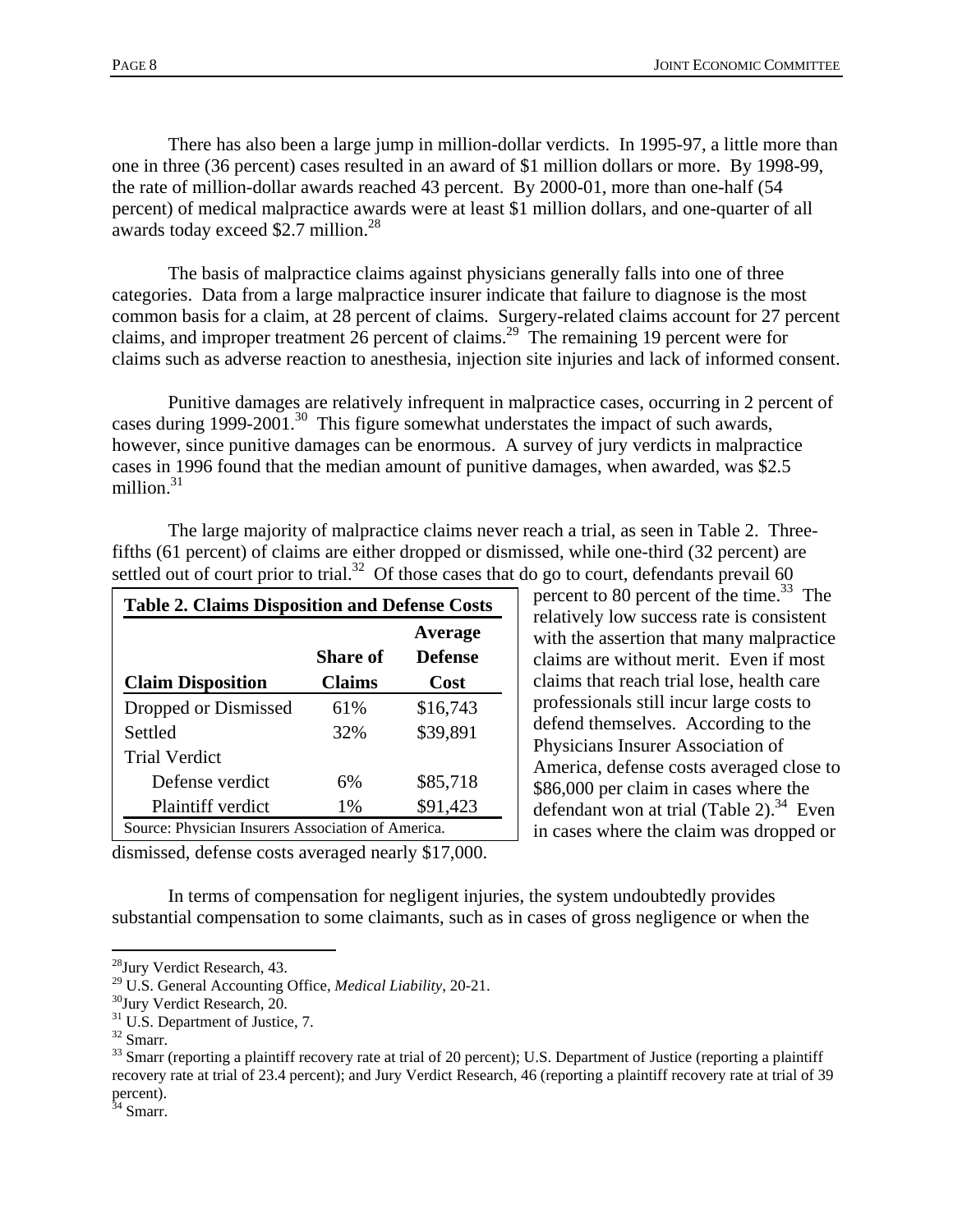patient exhibits severe damages. However, there is evidence that the tort system provides uneven and inappropriate levels of payments. As noted above, the vast majority of negligent injuries do not lead to a claim. By definition, if injured parties do not file claims, then the tort system provides them with no compensation. Among those claims that are filed, the vast majority shows no signs of an injury or harmful event. If such claimants receive a payout, then the tort system is providing compensation to the wrong people. Even when legitimately injured parties are able to prove negligence, plaintiffs' lawyers routinely take 33 percent and sometimes  $40$  percent (or more) of that award as payment for legal fees.<sup>35</sup> The unevenness also stems from awards for pain and suffering. Since pain and suffering (or non-economic) damages are intrinsically impossible to measure objectively, the size of such payments varies considerably across homogenous groups of claims (i.e., different amounts for the same injury in different people).

 A drawback of the medical liability system is the incentives for unwarranted, or nuisance, lawsuits. The potential for sizeable awards can lead to significant fraud and abuse of the tort system.36 The large dollar size of successful action, the ability to seek non-economic pain and suffering awards, and the availability of contingency fees for plaintiffs' attorneys all could affect claiming rates. Although the data indicate that the number of claims has not climbed in recent years, these factors could encourage marginal cases to be pursued. Pain and suffering damages, in particular, could supply a powerful incentive to file nuisance claims. The tort system as a whole pays out more for pain and suffering than it does for measurable economic loss,  $37$  and it has been reported that up to one-half of all payments to individuals in medical malpractice claims are for pain and suffering. $38$ 

 Another shortcoming of the malpractice liability system is the length of time negligently injured parties must wait before receiving payment. According to survey data gathered by Jury Verdict Research, there is a median wait of more than two years (25 months) between the time of the incident and the time the claim is filed. The litigation process, from date of filing to a jury verdict takes the typical claim another two years (26 months). Altogether, injured parties can expect to wait more than four years (51 months) between the time of the alleged malpractice incident and a jury verdict.<sup>39</sup> This prolonged wait has a particularly severe impact on lowincome victims of malpractice. Such claimants may lack the financial resources to wait out the process and instead settle more quickly than might be warranted by their injury.

 $\overline{a}$ 

<sup>35</sup> See Patricia M. Danzon, "Report on Awards for Noneconomic Loss," in *Medical Malpractice Policy Guidebook*, ed. Henry G. Manne (Jacksonville, FL: Florida Medical Association, 1985), 141-142 (reporting a median contingency fee of 38 percent for large medical malpractice claims); and Deborah R. Hensler et al., *Compensation for Accidental Injuries in the United States* (Santa Monica, CA: RAND, 1991), 135-136 (reporting a median contingency fee of 33 percent for accidental injury claims) 36 Stephen J. Carroll, Allan F. Abrahamse, M. Susan Marquis, and Mary E. Vaiana, *Liability System Incentives to* 

*Consume Excess Medical Care* (Santa Monica, CA: RAND, 1995). 37 Tillinghast-Towers Perrin, 17.

<sup>&</sup>lt;sup>38</sup> Danzon, "Report on Awards for Noneconomic Loss," 136.

<sup>&</sup>lt;sup>39</sup> Jury Verdict Research, 19-20.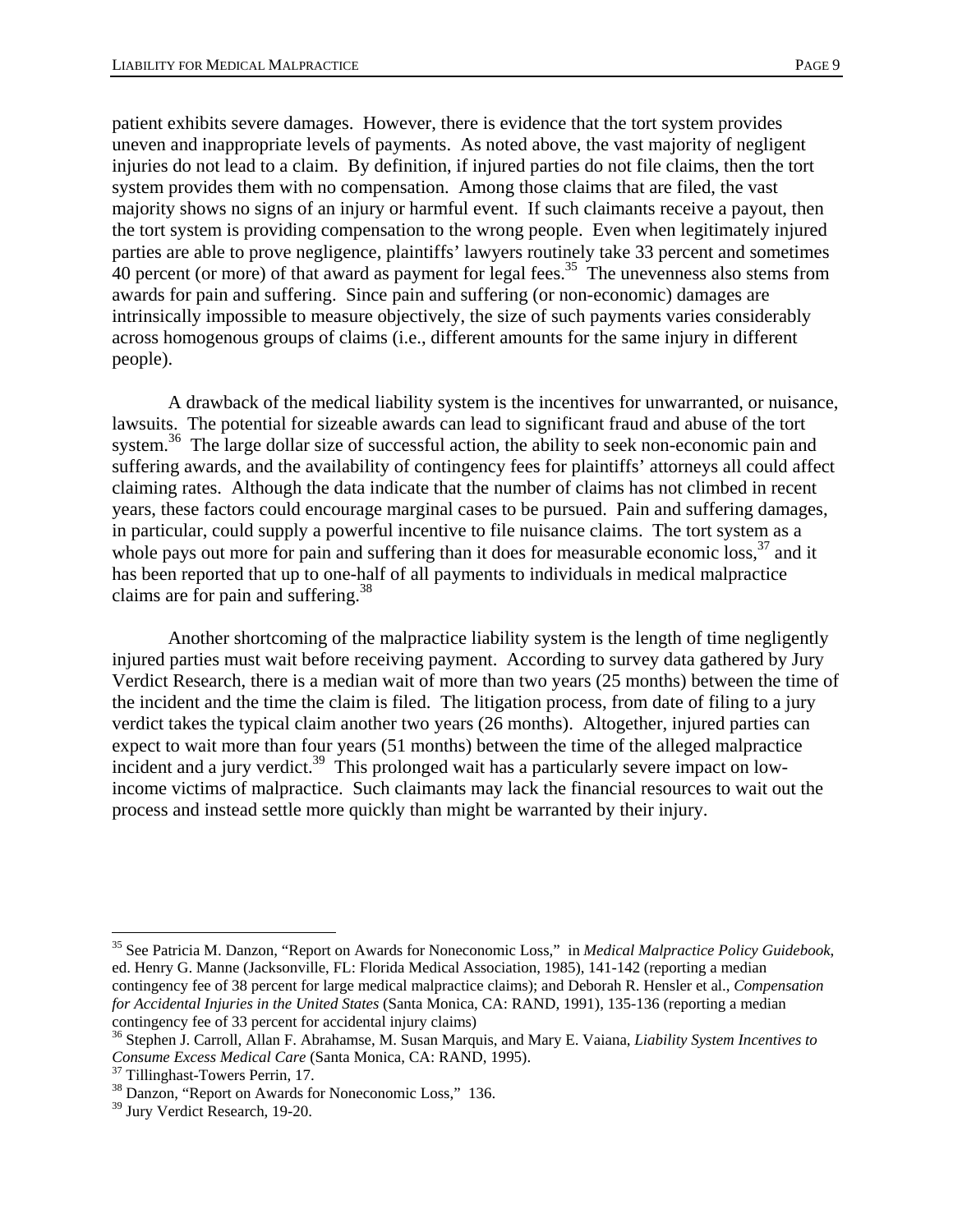## **III. MEDICAL MALPRACTICE AND THE QUALITY OF HEALTH CARE**

 One of the primary goals of the medical liability system is to improve the quality of health care by penalizing negligent behavior. In order to accomplish this goal, the tort system must exhibit accuracy in both the assignment of negligence and in the size of damage awards. The available data on this aspect of the tort system strongly indicate that there is significant discrepancy between actual acts of negligence and tort-system-assessment of negligence. As previously noted, about 80 percent of malpractice claims exhibit no evidence of malpractice. In fact, most claims are not even tied to any injury.40 The discordance between claims and negligence makes it very difficult, if not impossible, for health care providers to recognize and thereby avoid negligent behavior.

 One study followed a sample of malpractice claims for a period of ten years to identify the relationship between negligence and payments to claimants.<sup>41</sup> The study's authors found that in cases where there was no evidence of negligence, 43 percent of claims resulted in payment for the claimant. By contrast, those claims where there was an injury caused by negligence, only 56 percent ended with payment. This evidence supports the contention that the tort system not only fails to compensate negligent injuries, but also fails to penalize negligent behavior.

 Other evidence supports this conclusion. A 1997 study by Bryan Liang shows that doctors have little knowledge of the legal system, largely disagreed with jury verdicts in malpractice cases, and are unable to predict what juries will do in such cases. These findings led Liang to observe:

If the actors within the incentive structure [i.e., doctors] and the lay agents who assess their behavior [i.e., juries] are under different understandings regarding appropriate versus inappropriate care, it is unlikely that the incentive structure goals of optimal deterrence and cost-effective provision of care will be fulfilled in any meaningful way. $42$ 

 A range of other studies report findings consistent with this conclusion. For example, a 1996 study of family doctors in Florida found that better doctors (those with greater levels of medical knowledge) are more likely to be sued than other doctors.<sup>43</sup> Likewise, multiple studies have reported that good communication skills are more important than quality of care in predicting malpractice claims.<sup>44</sup> Other empirical evidence indicates that damage awards are more a function of injury severity than quality of care.<sup>45</sup>

 $\overline{a}$ 

<sup>40</sup> Studdert et al., 253; Harvard Medical Practice Study, 7-36.<br><sup>41</sup> Troyen A. Brennan, Colin M. Sox, and Helen R. Burstin, "Relation between Negligent Adverse Events and the Outcomes of Medical Malpractice Litigation," *New England Journal of Medicine* 335 (1996): 1963-1967. 42 Bryan A. Liang, "Assessing Medical Malpractice Jury Verdicts: A Case Study of an Anesthesiology Department,"

*Cornell Journal of Law and Public Policy* 7, no. 1 (Fall 1997), note 6.<br><sup>43</sup> John W. Ely et al., "Malpractice Claims against Family Physicians: Are the Best Doctors Sued More?" *Journal of Family Practice* 48, no. 1 (Ja

<sup>&</sup>lt;sup>44</sup> Wendy L. Levinson et al., "Physician-Patient Communication: The Relationship with Malpractice Claims among Primary Care Physicians and Surgeons," *Journal of the American Medical Association* 227, no. 7 (February 19, 1997): 553-559; and Philip J. Moore et al., "Medical Malpractice: The Effect of Doctor-Patient Relations on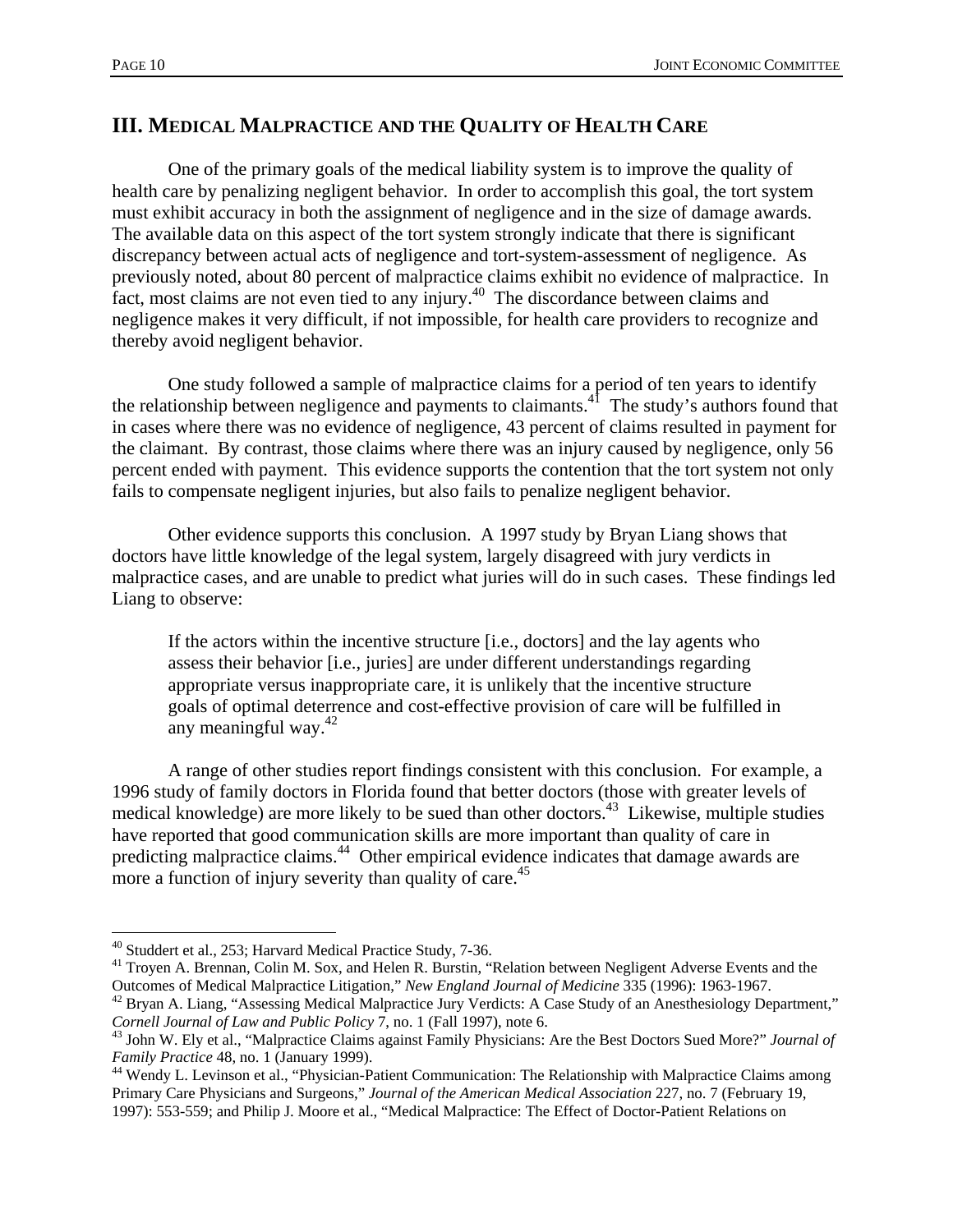Taken as a whole, the medical liability system appears to be, quite simply, ineffective at consistently penalizing negligence. Appropriate acts of medical care can easily result in large damage awards, while true acts of negligence go unpunished. As one critic has observed, "It's like a traffic cop giving out lots of tickets to people not speeding and lots of speeders are not getting tickets."46

 Given the dramatic increase in health care liability, an observer might suppose that health outcomes had deteriorated over the last several years. Ironically, however, the surge in medical malpractice litigation costs has occurred at the same time as a general improvement in key indicators of the health status of Americans. As seen in Table 3, there has been a marked

decrease over the last decade in some of the leading causes of death in the U.S. $^{47}$  In addition, the infant mortality rate has improved by 25 percent and the average life expectancy at birth has increased by a year and a half. $48$  These indicators suggest that health care in the U.S. is generally improving and dispels the notion that widespread negligence in medicine has hurt the overall quality of health care.

| Table 3. Mortality Rates, 1990-2000                                                                                                                      |       |       |               |  |  |  |  |
|----------------------------------------------------------------------------------------------------------------------------------------------------------|-------|-------|---------------|--|--|--|--|
|                                                                                                                                                          | 1990  | 2000  | <b>Change</b> |  |  |  |  |
| Heart Disease*                                                                                                                                           | 321.8 | 257.5 | $-20.0\%$     |  |  |  |  |
| $Cancer*$                                                                                                                                                | 216.0 | 200.5 | $-7.2%$       |  |  |  |  |
| Stroke*                                                                                                                                                  | 65.5  | 60.2  | $-8.1%$       |  |  |  |  |
| Accidents*                                                                                                                                               | 36.3  | 33.9  | $-6.6\%$      |  |  |  |  |
| Influenza & Pneumonia <sup>*</sup>                                                                                                                       | 36.8  | 24.3  | $-34.0%$      |  |  |  |  |
| Infant Mortality <sup>†</sup>                                                                                                                            | 9.2   | 6.9   | $-25.0%$      |  |  |  |  |
| Life Expectancy (years)                                                                                                                                  | 75.4  | 76.9  | $+2.0%$       |  |  |  |  |
| * Age-adjusted death rate per 100,000 population.<br><sup>†</sup> Deaths per 1,000 live births.<br>Source: U.S. Department of Health and Human Services. |       |       |               |  |  |  |  |

 While the above analysis indicates that health care liability fails as an effective deterrent to medical malpractice, an equally strong argument can be made that the liability system actually impedes improvements in the delivery of health care and may even increase the rate of errors. First, to the degree that the threat of legal liability induces doctors to practice defensive medicine, patients are subjected to additional tests and treatments which themselves expose patients to additional risk of injury. Moreover, medical liability can make doctors averse to recommending treatments that might be considered riskier, but that are also more medically appropriate.<sup>49</sup>

Medical Patient Perceptions and Malpractice Intentions," *Western Journal of Medicine* 173, no. 4 (October 2000): 244-250.

<sup>&</sup>lt;sup>45</sup> Henry S. Farber and Michelle J. White, "Medical Malpractice: An Empirical Examination of the Litigation Process," National Bureau of Economic Research Working Paper 3428 (September 1990) (showing that quality of care explains only a small portion of variance in award amounts, while injury severity exhibits much greater explanatory power); and Brennan, Sox, and Burstin (showing injury severity was more predictive of claims payments than was negligence).

<sup>&</sup>lt;sup>46</sup> Troyen Brennan, as quoted by Samuel Jan Brakel, "Using What We Know about Our Civil Litigation System: A Critique Of 'Base-Rate' Analysis and Other Apologist Diversions," *Georgia Law Review* 31 (Fall 1996). 47 Figures are death rates per 100,000 population, adjusted for population age differences over time. Data from the

U.S. Department of Health and Human Services, National Center for Health Statistics, as reported in U.S. Census Bureau, Statistical Abstract of the United States: 2002 (Washington, DC: Government Printing Office, 2002).<br><sup>48</sup> U.S. Department of Health and Human Services, National Center for Health Statistics, *National Vital Statisti Report* (various issues).

<sup>&</sup>lt;sup>49</sup> See generally, Bryan A. Liang, "The Adverse Event of Unaddressed Medical Error: Identifying and Filling the Holes in the Health-Care and Legal System," *Journal of Law, Medicine & Ethics* 29 (2001): 346-368.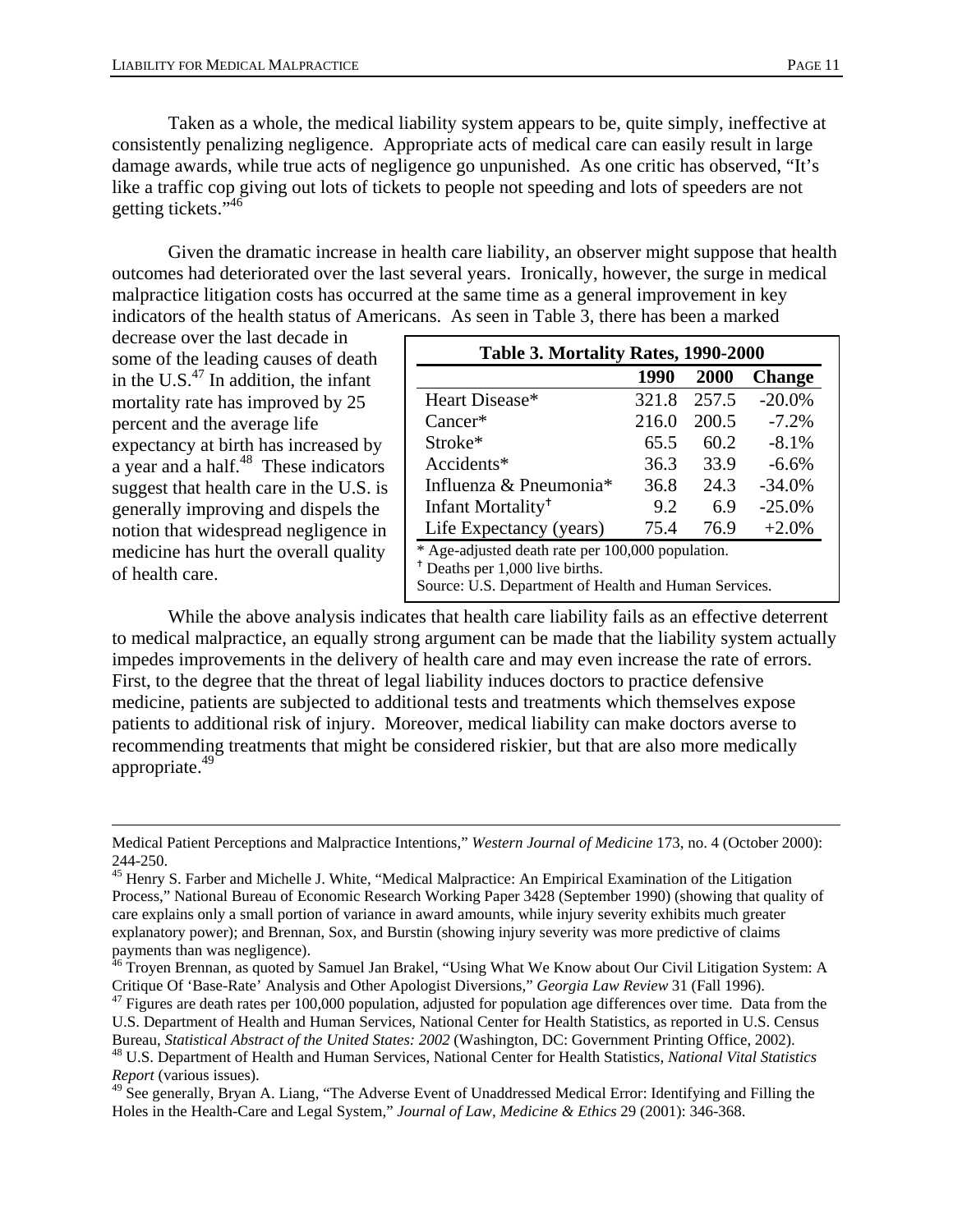$\overline{a}$ 

 Second, in many ways, medical liability deters health care providers from recognizing and reporting errors and working to prevent future mistakes. The legal setting in which malpractice claims occur is hostile to efforts to reduce error and improve safety. Current rules of evidence and discovery generally undermine reporting systems needed to systematically identify how and why errors occur.<sup>50</sup> A 2000 report by the Institute of Medicine found that the most important threat to patient safety was not simple human mistakes, negligence or incompetence, but rather human mistakes that result from poor system design, faulty maintenance and inadequate management.<sup>51</sup> Thus, addressing system failures are a crucial aspect to improving patient safety, and legal reform continues to be an inescapable element of such efforts.

 The medical malpractice system also exacts a subtler toll on health care by eroding physician morale and damaging the doctor-patient relationship. In a 2002 survey, 87 percent of doctors felt that the overall morale of physicians had fallen in the last five years.<sup>52</sup> Low morale is important because it can reduce job satisfaction among physicians. Indeed, 58 percent of doctors report that their enthusiasm for practicing medicine has declined in the last five years.<sup>53</sup> As a result, doctors are more inclined to retire early or to shift their professions away from patient care. In addition, there is a tendency for malpractice fears to make doctor-patient relationships more adversarial. More than one doctor has reported that excessive litigation has fostered a sense of viewing each patient as a potential malpractice lawsuit rather than a patient in need of help.<sup>54</sup> Together, these trends make it difficult for doctors and patients to establish the kind of personal rapport necessary for better health care.

## **IV. IMPACT OF THE MEDICAL LIABILITY SYSTEM ON HEALTH CARE COSTS**

 The problems in the medical liability system impose substantial costs on the U.S. health care system. Most apparent are the direct costs of premiums paid by health care providers. As noted previously, such premiums totaled \$21 billion in 2001, and have doubled over the preceding ten years.

 The indirect costs of the medical liability system are much larger than malpractice premiums. Principally, these costs manifest as the practice of defensive medicine by doctors and other health care professionals. Defensive medicine is defined as medical care that is primarily or solely motivated by fear of malpractice claims and not by the patient's medical condition alone. The effect can manifest as the prescription of increased diagnosis and treatment procedures beyond what is needed from a purely clinical perspective, and as the avoidance of

<sup>&</sup>lt;sup>50</sup> See Liang, "Adverse Event"; and Brian A. Liang, "Error in Medicine: Legal Impediments to U.S. Reform," *Journal of Health Politics, Policy & Law* 24, no. 1 (February 1999): 27-58.

<sup>&</sup>lt;sup>51</sup> Linda T. Kohn, Janet M. Corrigan and Molla S. Donaldson, eds., *To Err Is Human: Building a Safer Health System* (Washington, DC: National Academy Press, 2000), 55.<br><sup>52</sup> Keiser Femil, F.

<sup>&</sup>lt;sup>52</sup> Kaiser Family Foundation, *National Survey of Physicians* (May 2002), online at http://www.kff.org.<br><sup>53</sup> *Ibid.*<br><sup>54</sup> For some recent examples, see Joedy McCreary, "Residents Fear for Health Care as West Virginia Sur

Continue Protest of Insurance Costs," *The Associated Press*, 1/8/2003; Rod Thomson, "In the Medical Malpractice Slugfest, the Patient Inevitably Gets Bruised," *Sarasota Herald-Tribune*, 2/17/2003; and Roberto Kusminsky, Raymond Goldsteen and James P. Boland, "Medical Malpractice Rational Test of No-Fault Patient Care Is Needed," *Charleston Gazette* (West Virginia), 12/14/2002.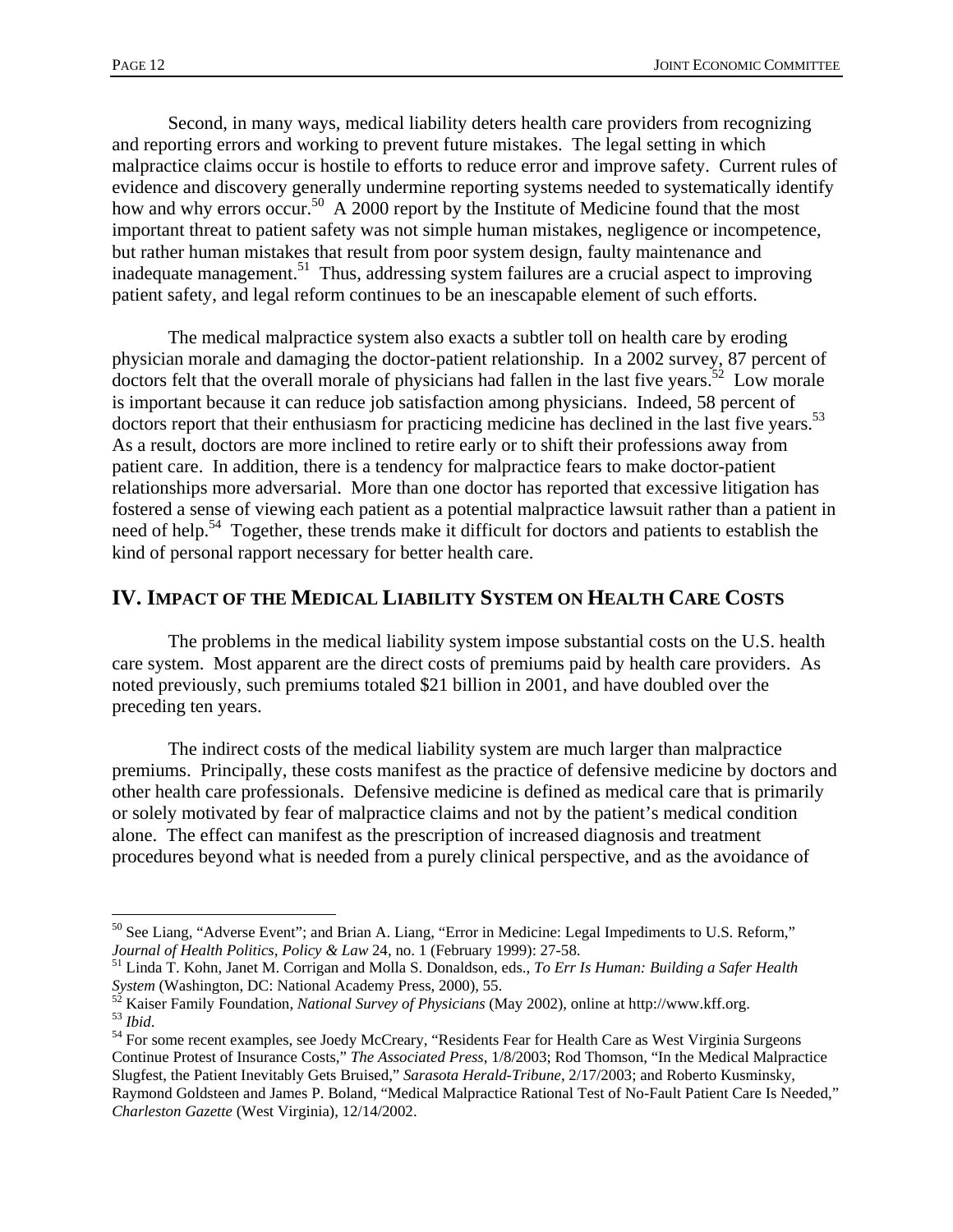procedures which might be appropriate from a clinical standpoint but whose risk-level discourages their use.

 A large body of research has accumulated showing that medical malpractice liability causes doctors to practice defensive medicine.<sup>55</sup> In an authoritative study on defensive medicine, Stanford University researchers Daniel Kessler and Mark McClellan found that expanded malpractice liability significantly increased medical expenditures. Specifically, they found "that malpractice reforms that directly reduce provider liability pressure lead to reductions of 5 to 9 percent in medical expenditures without substantial effects on mortality or medical complications."<sup>56</sup> Based on national health expenditure data, Kessler and McClellan's estimates imply that medical liability reforms could have reduced defensive medicine expenditures by between \$69 billion and \$124 billion in 2001, or between 3.2 and 5.8 times the amount of malpractice premiums.<sup>57</sup> Importantly, the practice of defensive medicine does not produce measurable health benefits.<sup>58</sup>

Surveys of doctors provide additional evidence of defensive medicine.<sup>59</sup> According to a survey of 1,800 doctors published in the journal *Medical Economics*, more than three out of four (76 percent) doctors report that they practice defensive medicine.<sup>60</sup> In terms of the cost impact of defensive medicine, a large majority (68 percent) of respondents felt that defensive medicine increased the costs of their services by at least 6 percent. Another survey found that 79 percent of doctors order more tests than they would based solely on medical need, and 74 percent refer patients to specialists more often.<sup>61</sup>

 A final cost of the medical liability system is the expense of administering the judicial system to handle malpractice claims. These expenses include both the cost of administering a

1

<sup>60</sup> "Once Burned, Twice Defensive," *Medical Economics* 76, no. 14 (July 26, 1999). See also, Berkeley Rice, "Medical Errors: Is Honesty Ever Optional," *Medical Economics* 79, no. 19 (October 11, 2002) (reporting the results of an ethics survey which found that 67 percent of physicians admit to practicing defensive medicine).

<sup>55</sup> Robert J. Rubin and Daniel N. Mendelson, "How Much Does Defensive Medicine Cost?" *Journal of American Health Policy* (July/August 1994): 7-15; A. Russell Localio et al., "Relationship between Malpractice Claims and Cesarean Delivery," *Journal of the American Medical Association* 269, no. 3 (January 20, 1993): 366-273; U.S. Congress, Office of Technology Assessment, *Defensive Medicine and Medical Malpractice*, OTA-H-602 (Washington, DC: Government Printing Office, 1994); Steven Shavell, "Economic Analysis of Accident Law," National Bureau of Economic Analysis Working Paper 9483 (March 2003); Daniel P. Kessler and Mark B. McClellan, "Medical Liability, Managed Care, and Defensive Medicine," National Bureau of Economic Research, Working Paper 7537 (February 2000); Lisa Dubay, Robert Kaestner, and Timothy Waidmann, "The Impact of Malpractice Fears on Cesarean Section Rates," *Journal of Health Economics* 18 (1999): 491-522; and Robert Quinn, "Medical Malpractice Insurance: The Reputation Effect and Defensive Medicine," *Journal of Risk and Insurance*  65, no. 3 (1998): 467-484. For an alternative view, see Laura-Mae Baldwin et al., "Defensive Medicine and <sup>56</sup> Daniel P. Kessler and Mark McClellan, "Do Doctors Practice Defensive Medicine," National Bureau of Economic

Analysis Working Paper 5466 (February 1996), 2.

<sup>&</sup>lt;sup>57</sup> Calculation is based on the health services and supplies component of national health expenditures from U.S. Department of Health and Human Services, Centers for Medicare and Medicaid Services, "National Health Expenditures," (2003), online at http://cms.hhs.gov/statistics/nhe/historical.

<sup>&</sup>lt;sup>58</sup> Kessler and McClellan, "Medical Productivity," 25; Kessler and McClellan, "Defensive Medicine," 33; and Dubay, Kaestner, and Waidmann.<br><sup>59</sup> For a review of some older surveys, see U.S. Congress, Office of Technology Assessment, Figure 3-3.

<sup>&</sup>lt;sup>61</sup> Humphrey Taylor, "Most Doctors Report Fear of Malpractice Liability Has Harmed Their Ability to Provide Quality Care," The Harris Poll #22, 5/8/2002.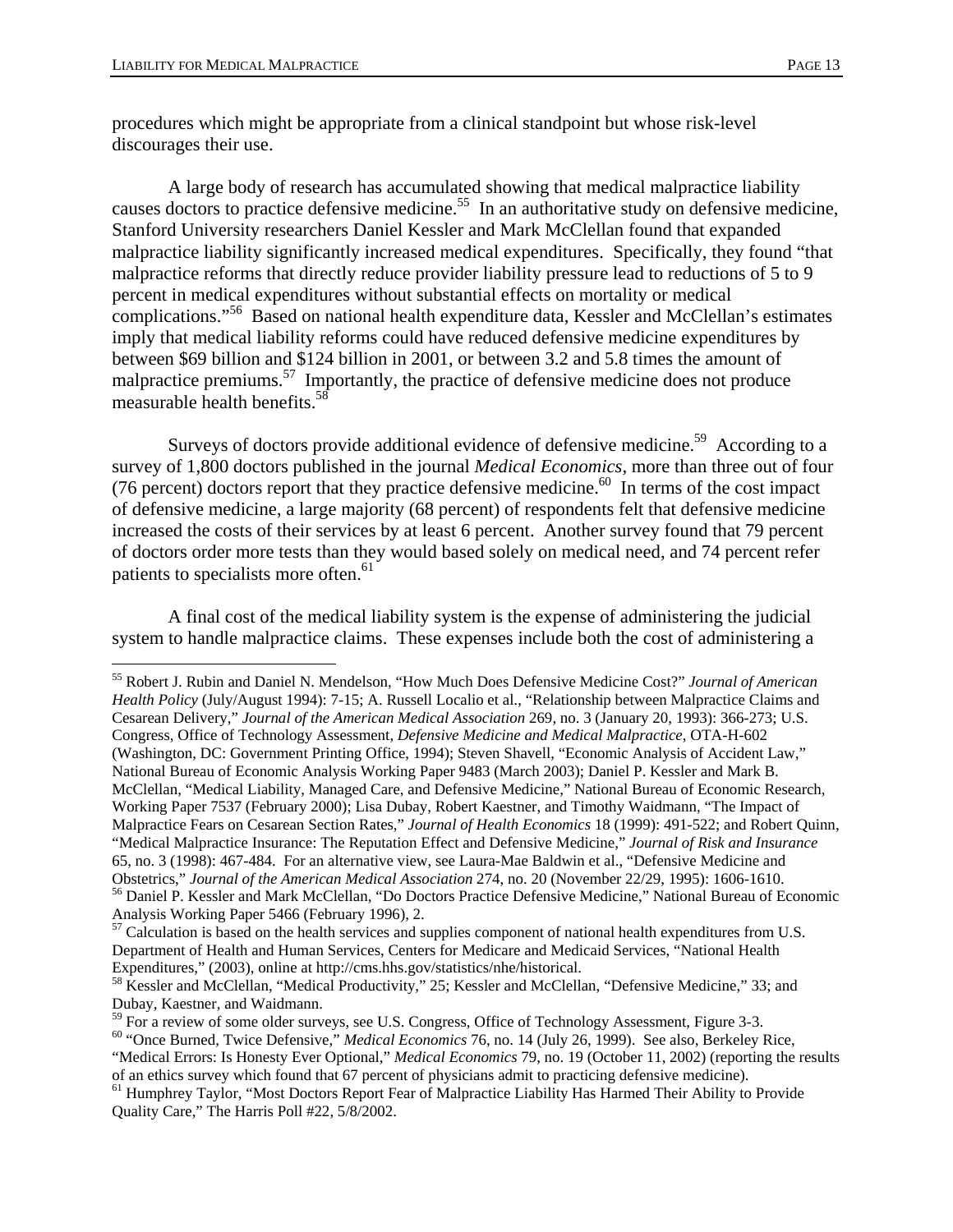$\overline{a}$ 

trial and the cost of providing a framework for filing and settling cases. Overall, medical malpractice cases account for about 12 percent of all tort cases decided by a trial, making such lawsuits the third most common type of tort settled in state courts.<sup>62</sup> However, only a small percentage of claims actually result in a jury trial, as the vast majority are settled out of court prior to trial. A precise estimate of administrative costs has not been done due to data limitations

## **V. IMPACT OF THE MEDICAL LIABILITY SYSTEM ON ACCESS TO HEALTH CARE**

 The medical liability system reduces access to health care in the U.S. The first way medical malpractice affects access is by reducing the affordability of health insurance. By increasing expenditures, the system forces premiums higher, which in turn reduces the number of Americans with health insurance. The second impact is to reduce the supply of health care, such as inducing doctors to retire from medicine or to avoid high-litigation specialties or geographic areas.

#### *Demand for Health Insurance: Impact on Affordability*

 Given the increase in health insurance premiums and costs described above, there will be an impact on the extent of health insurance coverage in the U.S. Generally speaking, there are two pools of people who will be affected. First, some individuals will choose not to purchase insurance due to the increase in premiums. Second, some individuals who would otherwise be willing to pay the higher premiums caused by medical malpractice will lose coverage if their employer decides to no longer offer health insurance as a benefit. The bottom line is that higher costs reduce the affordability and hence the demand for health insurance. Survey data indicate that three-quarters (74 percent) of the uninsured identify high costs as a major reason for going uninsured.<sup>63</sup>

 Research also shows that firms' decision to offer health insurance benefits is sensitive to the price of health insurance. Small businesses are even more likely to drop health benefits in response to increased liability costs than are large firms, <sup>64</sup> and employees of small businesses are more likely to be uninsured than are employees of large businesses.<sup>65</sup> A 1997 report by the U.S. General Accounting Office found:

Particularly for small employers, costs are cited as a key factor in their decision to drop coverage for their workers or to consider offering it. For those employing lower-wage workers, health premiums represent a significant share of total compensation.<sup>66</sup>

 $62$  The figure is based on a survey of the nation's 75 largest counties and does not include cases that were settled prior to trial. U.S. Department of Justice, 2.

<sup>63</sup> Kaiser Commission on Medicaid and the Uninsured, *Uninsured in America: A Chart Book* (May 2000), 35, online at http://www.kff.org/sections.cgi?section=kcmu.

<sup>64</sup> Jonathan Gruber and Michael Lettau, "How Elastic Is the Firm's Demand for Health Insurance," National Bureau of Economic Research Working Paper 8021 (November 2000).

<sup>65</sup> Kaiser Commission on Medicaid and the Uninsured, 25; and U.S. General Accounting Office, *Health Insurance: Characteristics and Trends in the Uninsured Population*, GAO-01-507T (March 2001), 8.<br><sup>66</sup> U.S. General Accounting Office, *Private Health Insurance: Continued Erosion of Coverage Linked to Cost* 

*Pressures*, GAO/HEHS-97-122 (July 1997), 24.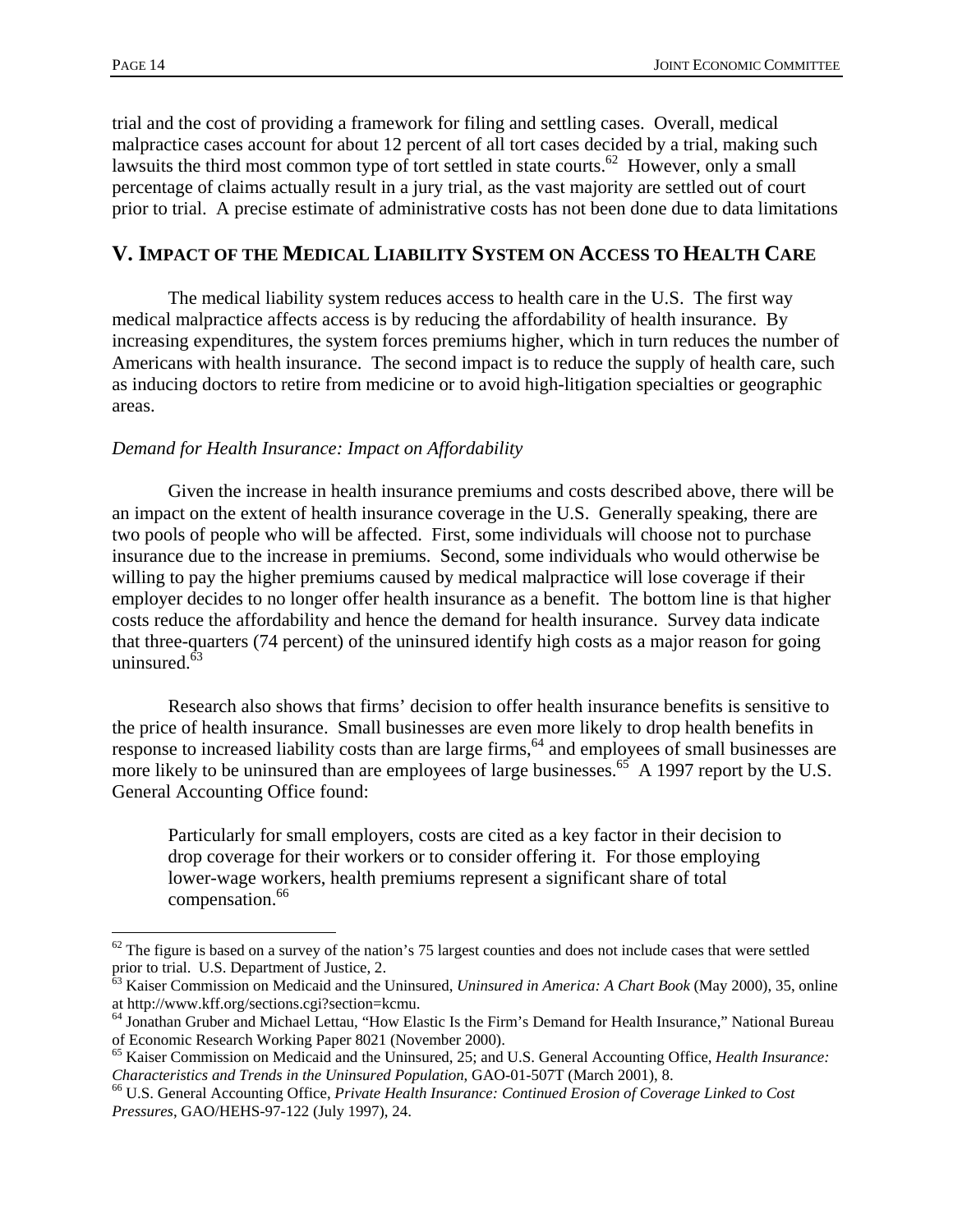Low wage workers are most vulnerable to such changes. First, such workers frequently work for small businesses, who already are less likely to offer coverage and are the most likely group of firms to drop health benefits in response to higher costs. Second, low wage workers often cannot afford to purchase private health insurance by themselves. Thus, when excessive malpractice litigation pushes up the cost of health insurance, low wage workers often bear the brunt of the impact.

#### *Supply of Health Insurance: Impact on Health Care Providers*

 High malpractice costs have a detrimental impact on the supply of medical services by health care providers. There is extensive anecdotal evidence that doctors and hospitals have reduced the availability of health care in response to rising malpractice premiums.

- Arizona: The city of Bisbee, along the Mexican border, lost the maternity ward at its local hospital when malpractice rate increases led to four of the city's six obstetricians to stop delivering babies.<sup>67</sup>
- Florida: The number of insurers offering medical malpractice coverage dropped in half (from 40 to 20) over the past decade, pushing premiums up and reducing the availability of coverage.68 Malpractice insurance premiums in 2002 averaged \$201,376 for Ob/Gyns, while the average was \$174,268 for general surgeons.<sup>69</sup> The Orlando Regional Medical Center is currently at risk of closing its trauma center due to the lack of neurosurgeons willing to work the emergency room.<sup>70</sup>
- Georgia: A recent study of Georgia physicians projected that 2,800 doctors in the state (or about one in five) would stop providing higher-risk procedures in order to reduce their liability exposure. One in three Ob/Gyns said they would limit their services (including delivering babies), and 11 percent would stop working in emergency rooms. Four percent of the state's doctors reported that high malpractice premiums have led them to retire early or leave the state. Overall, the study reported that malpractice premiums increased between 11 percent and 30 percent in the state.<sup>71</sup>
- Nevada: It has been reported that dozens of doctors have stopped practicing in the state due to the medical liability crisis.<sup>72</sup> The decision by St. Paul Companies to cease writing malpractice insurance left 60 percent of Las Vegas doctors seeking a new insurer, and 10 percent of the city's doctors are expected to quit or relocate as a result.<sup>73</sup> The crisis in Nevada was made particularly clear when the state's only Level 1 trauma center closed

 $\overline{a}$ 

<sup>&</sup>lt;sup>67</sup> Tom Gorman, "Physicians Fold under Malpractice Fee Burden," *Los Angeles Times*, 3/4/2002.<br><sup>68</sup> John Hillman, "Crisis Coast to Coast: Health-Care Providers and Regulators Urge Medical Liability Reform," *Best's Review*, September 2002. 69 Smarr.

<sup>70</sup> Margaret Ann Mille, "Manatee Doctors, Nurses Rally for Cap on Malpractice Suits," *Sarasota Herald-Tribune*, 3/1/2003.

<sup>&</sup>lt;sup>71</sup> Daniel Yee, "Study: Insurance Rates Affect Ga. Care," *The Washington Post*, 1/26/2003.<br><sup>72</sup> Joelle Babula, "Doctors Call on Lawmakers to Revamp Liability Laws," *Las Vegas Review-Journal*, 3/5/2003.<br><sup>73</sup> Tom Gorman,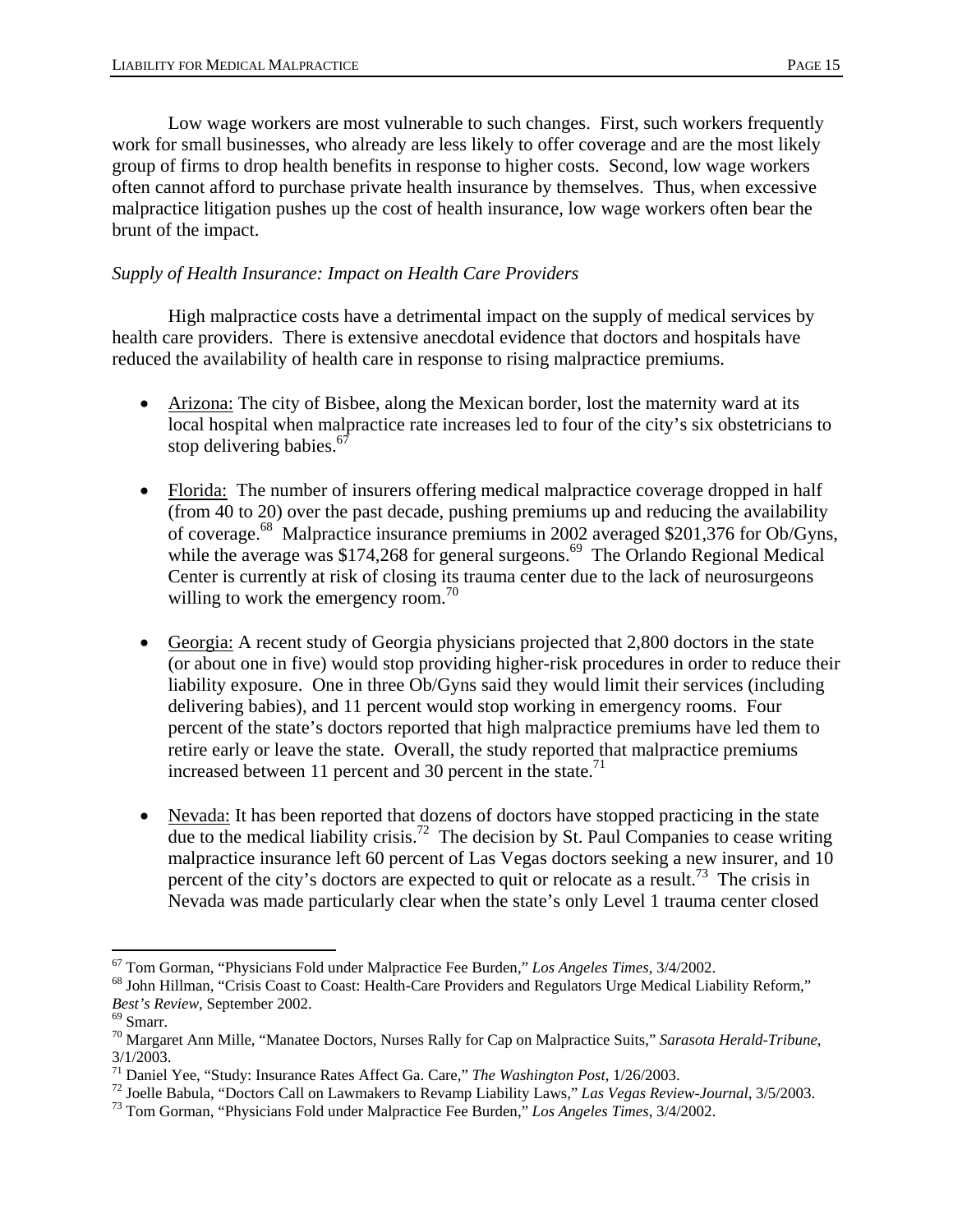for 10 days in July 2002, during which time the hospital's CEO warned the public to "Drive home carefully."<sup>74</sup>

- New Jersey: Medical liability premiums have been increasing 20 percent to 25 percent annually, and the Medical Society of New Jersey estimates that 3,000 physicians in the state are at risk of losing coverage due to reduced coverage by insurers.<sup>75</sup> Over a period of less than a year, three insurers – the MIIX Group, Phico and the St. Paul Companies – covering 55 percent of the state's doctors stopped writing coverage for malpractice, leaving doctors rushing to find new sources of insurance.<sup>76</sup>
- Pennsylvania: The state's largest malpractice insurer, the Phico Group, has been placed in liquidation, and the MIIX Group and Princeton Insurance have ceased writing new policies.<sup>77</sup> Rising malpractice costs have induced doctors to leave the state, retire early or stop performing certain procedures. Difficulty obtaining malpractice coverage caused Abington Memorial Hospital outside Philadelphia to close its trauma center for almost two weeks.78 Among doctors hit the hardest, according to Pennsylvania Hospital, are radiologists specializing in mammography. The loss of radiologists in the state has resulted in waiting periods for routine mammographies of up to eight months.<sup>79</sup>
- Texas: Doctors along the Rio Grande river have experienced significant increases in malpractice premiums, with neurosurgeons paying up to \$120,000 a year and Ob/Gyns paying up to \$100,000 a year for coverage. Numerous surgeons, internists, and the only pediatric surgeon in El Paso have left the city. According to one physician, "The physicians along the Mexican border have a lower percentage of patients who are privately insured, and to have a line item like medical liability insurance go up 100 percent to 300 percent in a year's time is a lot for some practices to swallow."<sup>80</sup>
- West Virginia: High malpractice rates have contributed to about 5 percent of the state's doctors either retiring early or leaving the state. The Charleston Area Medical Center had to pay \$2,000 daily in malpractice premium subsidies in order to retain the doctors necessary to keep its trauma center open. After the last emergency room neurosurgeon left Wheeling, the local hospital had to transport trauma patients by helicopter to other emergency rooms. The departure of St. Paul Companies from the malpractice insurance market has forced two-thirds of the state's doctors to seek coverage from other sources.<sup>81</sup>
- Washington: Increased losses forced Washington Casualty Co., the state's largest provider of malpractice coverage to rural hospitals, into receivership. The firm provided

 $\overline{a}$ 

<sup>&</sup>lt;sup>74</sup> Tony Batt, "UMC Official Says Crisis Is Far from Over," *Las Vegas Review-Journal*, 10/12/2002.<br><sup>75</sup> Lynna Goch, "Medical-Malpractice Tort Reform Trouble Spots," *Best's Review*, December 2002.<br><sup>76</sup> Joseph B. Treaste

<sup>2/11/2003.</sup> 

<sup>&</sup>lt;sup>80</sup> John Hillman, "Crisis Coast to Coast: Health-Care Providers and Regulators Urge Medical Liability Reform," *Best's Review*, September 2002.<br><sup>81</sup> Frances X. Clines, "Insurance-Squeezed Doctors Folding Tents in West Virginia," *New York Times*, 6/13/2002.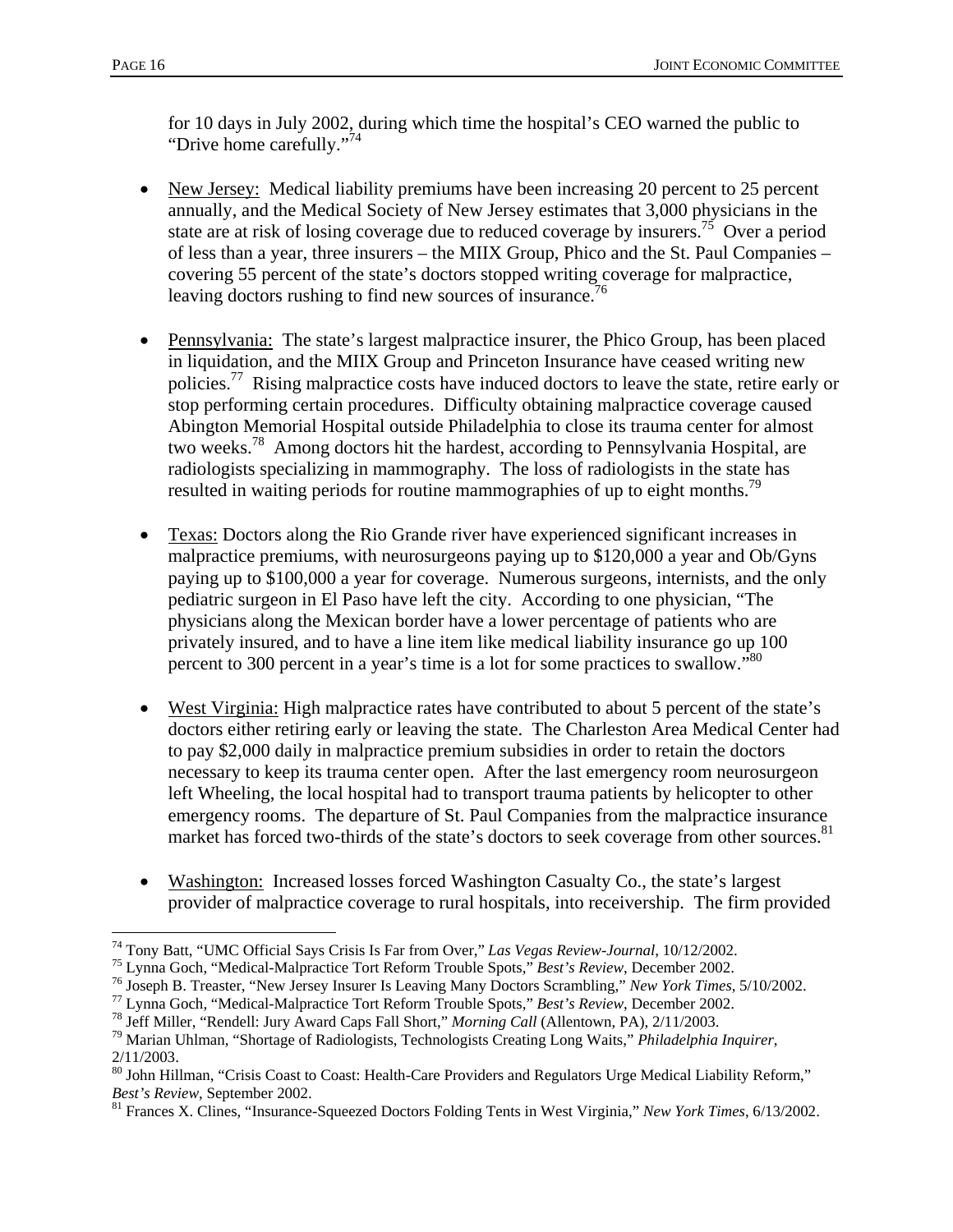coverage to 46 hospitals and 20 community health clinics in the state, and covered 75 percent of the state's rural hospitals.<sup>82</sup> PedMac, which provides health care services to the poor, reported that its annual malpractice insurance costs increased by 150 percent,<sup>83</sup> and the average cost for malpractice coverage for hospitals increased 60 percent statewide.<sup>84</sup> A survey by the state medical association found that obstetricians have been hit hard, with 19 percent reporting that they have already stopped practicing obstetrics and 8 percent saying they plan to stop in the near future.<sup>85</sup>

 Anecdotal evidence is confirmed by empirical evidence. A recent study found that the number of doctors at the state level is sensitive to the malpractice insurance costs: higher premiums reduce the number of practicing physicians.<sup>86</sup> A 1991 study of four Western states reported that medical liability problems resulted in decreased access to obstetric services, an effect found to be particularly harmful to poor women and rural residents.<sup>87</sup>



<sup>&</sup>lt;sup>82</sup> Carol M. Ostrom, "Malpractice Insurer Ordered into Receivership by State," *The Seattle Times*,  $3/8/2003$ .<br><sup>83</sup> "Bleeding No More," *Puget Sound Business Journal*,  $11/22/2002$ .<br><sup>84</sup> Julian Anderson, "Tort & Retort:

While Attorneys Say It's Not Their Fault," *The Columbian* (Vancouver, WA), 2/9/2003.<br><sup>85</sup> Washington State Medical-Education and Research Foundation, *The Impact of Medical Malpractice Insurance and Tort Law on Washingt* 

<sup>&</sup>lt;sup>86</sup> Mark P. Gius, "An Examination of the Determinants of Physician Supply at the State Level," *Journal of Business and Economic Studies* 6, no. 1 (Spring 2000): 73-79.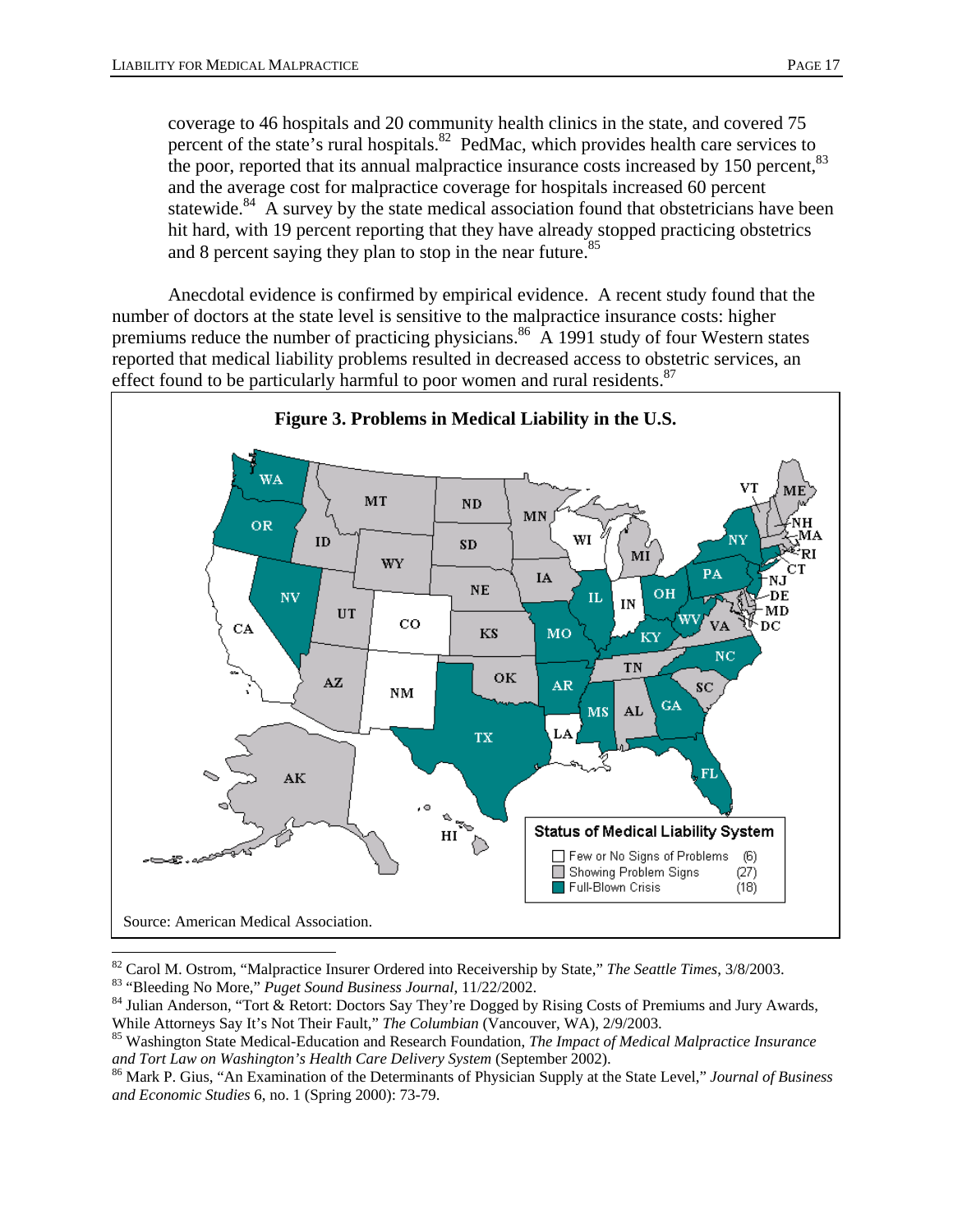The American Medical Association (AMA) has identified 18 states in which the medical liability system has created a crisis in health care.<sup>88</sup> Figure 3 displays those states that the AMA considers to be in full-blown crisis. The AMA lists another 26 states and the District of Columbia as showing signs of a serious medical liability problem, but that have not yet progressed to the crisis stage.

## **VI. FEDERAL REFORM OF THE MEDICAL LIABILITY SYSTEM**

 Federal reform of the medical liability system consists of several interrelated provisions, described below. While one single change is unlikely to produce dramatic results, the combined effect of all the provisions could bring about meaningful benefits. The impact of the reforms would likely begin to manifest soon after passage into law. However, the complete impact would take time to fully manifest, depending on the actual date of enactment, judicial review and response by the insurance industry

 The primary benefits of federal medical malpractice reform include budgetary savings for governments, fewer individuals without health insurance, and reduced national health care expenditures. Additionally, consumers would benefit from improved access to health care, as excessive malpractice premiums would no longer drive health care providers to raise prices, retire early, move out of state or avoid higher-risk specialties. A system less hostile to reporting and reviewing medical errors could also produce a system that would increase the effectiveness of error prevention and patient safety efforts.

 Among those groups most benefiting from such changes are women, low-income households, and rural residents. Female patients are often put at a disadvantage in the current system because obstetricians pay some of the highest malpractice insurance rates of any specialty. The result has been fewer obstetricians that are able to afford continuing their obstetricics practice or to accept new obstetricics patients.<sup>89</sup> Low-income households suffer from the high cost of health insurance and are already more likely to lack private health insurance. Lower health insurance premiums would make coverage more affordable for the many working class families who earn too much to qualify for Medicaid.<sup>90</sup> Finally, rural residents generally live in areas with lower rates of physicians per capita. Thus, such residents already have limited options when it comes to health care. The faults of the current medical liability system only further reduce their health care access options.<sup>91</sup> All three groups stand to significantly benefit from reforms in the medical liability system.

<sup>&</sup>lt;sup>87</sup> Roger A. Rosenblatt et al., "Tort Reform and the Obstetrics Crisis: The Case of the WAMI States: Washington, Alaska, Montana, and Idaho," Western Journal of Medicine 154, no. 6 (June 1991): 693-699.

<sup>&</sup>lt;sup>88</sup> The most important factor in determining the status of each state is the number of patients losing access to medical care. Other factors include early retirements among physicians, physicians leaving the state or limiting their provision of services, the state's legal and judicial climate, the cost and availability of malpractice insurance, and trends in jury awards and settlements. American Medical Association, "18 States Now in Full-Blown Medical Liability Crisis," Press Release (3/3/2003).

<sup>89</sup> See Rosenblatt et al.; and *supra* notes 67, 69, 71, 79, and 85, and accompanying text.

<sup>90</sup> See U.S. General Accounting Office, *Private Health Insurance*, 24; Gruber and Lettau; Kaiser Commission on Medicaid and the Uninsured, 11-14; and *supra* notes 39, 80 and 83, and accompanying text.

<sup>&</sup>lt;sup>91</sup> See Rosenblatt et al.; and *supra* note 82 and accompanying text.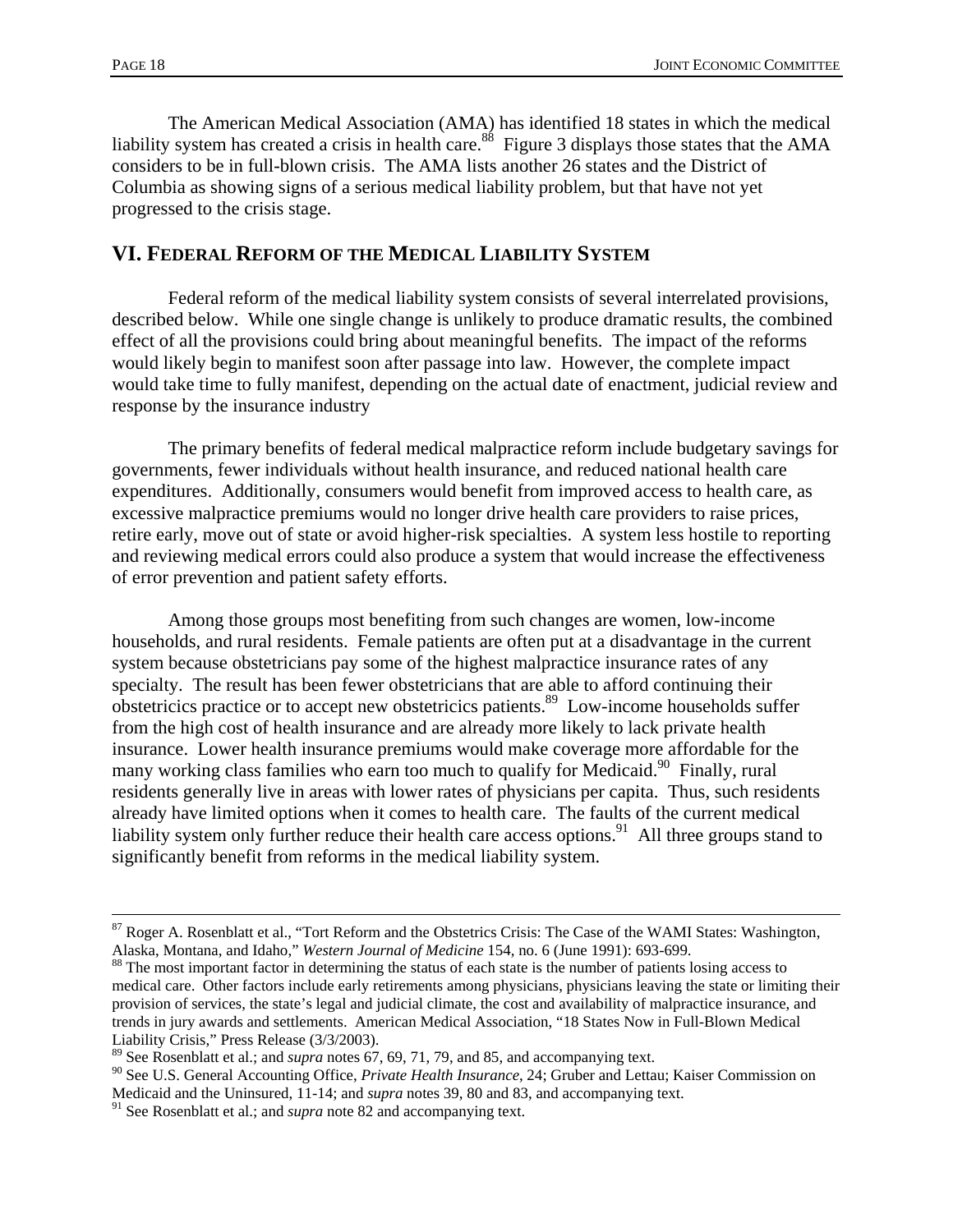Medical liability reform has been attempted on numerous occasions at the state level. Reforms adopted at the state level include a range of policies, including caps on non-economic losses, changes in the statute of limitations, joint and several liability reform, punitive damage limits, and periodic payment of damages, among others. These efforts have yielded mixed results, depending on the strength and type of reforms, as well as whether state courts have overturned or limited some provisions.<sup> $92$ </sup> However, some of the key reforms proposed at the federal level, including the cap on pain and suffering damages, have proven successful at producing savings when implemented. $93$ 

 Perhaps the most successful example of reform at the state level is California. In the early 1970s, California suffered from rapidly escalating malpractice premiums that affected the quality and availability of care in the state. In response, California adopted the Medical Injury Compensation Reform Act (MICRA) in 1975.<sup>94</sup> MICRA contained several provisions, including a \$250,000 cap on non-economic damages, binding arbitration on disputes, collateral sources offsets, limits on contingency fees, advance notice of malpractice claims, statute of limitations, and periodic payment of damages.<sup>95</sup> Although California still has problems with its malpractice system (including a high claiming rate), it has not experienced the same rate of growth in malpractice premiums. Over the period 1976-2000, medical malpractice premiums in California increased by 167 percent, while premiums for the rest of the nation rose by 505 percent.<sup>96</sup> This difference in premium growth suggests that similar reform at the federal level could have a potent effect as well.

#### *Components of the Federal Reform*

 $\overline{a}$ 

Federal legislation has been introduced in the  $108<sup>th</sup>$  Congress that would significantly reform the medical liability system in the U.S. $^{97}$  The proposed legislation consists of several major provisions, summarized below. Existing state reform provisions would be largely left intact. $98$ 

 $92$  For a state-by-state review of laws, court rulings and reforms, see Cohen; American Tort Reform Association, "Medical Liability Reform" [March 2003], online at http://www.atra.org/show/7338; McCullough, Campbell & Lane, "Summary of Medical Malpractice Law" [March 2003], online at http://www.mcandl.com/states.html; and American Medical Association, "Activity in the States" [March 2003], online at http://www.amaassn.org/ama/pub/category/7470.html.

<sup>93</sup> See Patricia M. Danzon, *New Evidence on the Frequency and Severity of Medical Malpractice Claims* (Santa Monica, CA: RAND, 1986); Kessler and McClellan, "Defensive Medicine"; and Daniel P. Kessler and Mark B. McClellan, "The Effects of Malpractice Pressure and Liability Reform on Physicians' Perceptions of Medical Care," National Bureau of Economic Analysis Working Paper 6346 (January 1998).

<sup>&</sup>lt;sup>94</sup> Although MICRA was enacted in 1975, it was not until 1984 and 1985 that the courts upheld the key provisions of the reform.

<sup>&</sup>lt;sup>95</sup> For a discussion of MICRA, see John Hillman, "The Right Reforms: Experts Call California's Medical Injury Compensation Reform Act a Medical-Liability Role Model," *Best's Review*, December 2002.<br><sup>96</sup> Smarr.

<sup>&</sup>lt;sup>97</sup> Representative James Greenwood (R-PA) introduced H.R. 5, "Help Efficient, Accessible, Low-Cost, Timely Healthcare (HEALTH) Act of 2003," on March 6, 2003. The U.S. House of Representatives passed the bill on March 12, 2003 by a vote of 229 to 196.

<sup>&</sup>lt;sup>98</sup> Existing state reforms would be unaffected if they are stronger than the federal reform. In addition, any state limitation on non-economic or punitive damages, even if weaker than the federal reform, would remain unchanged.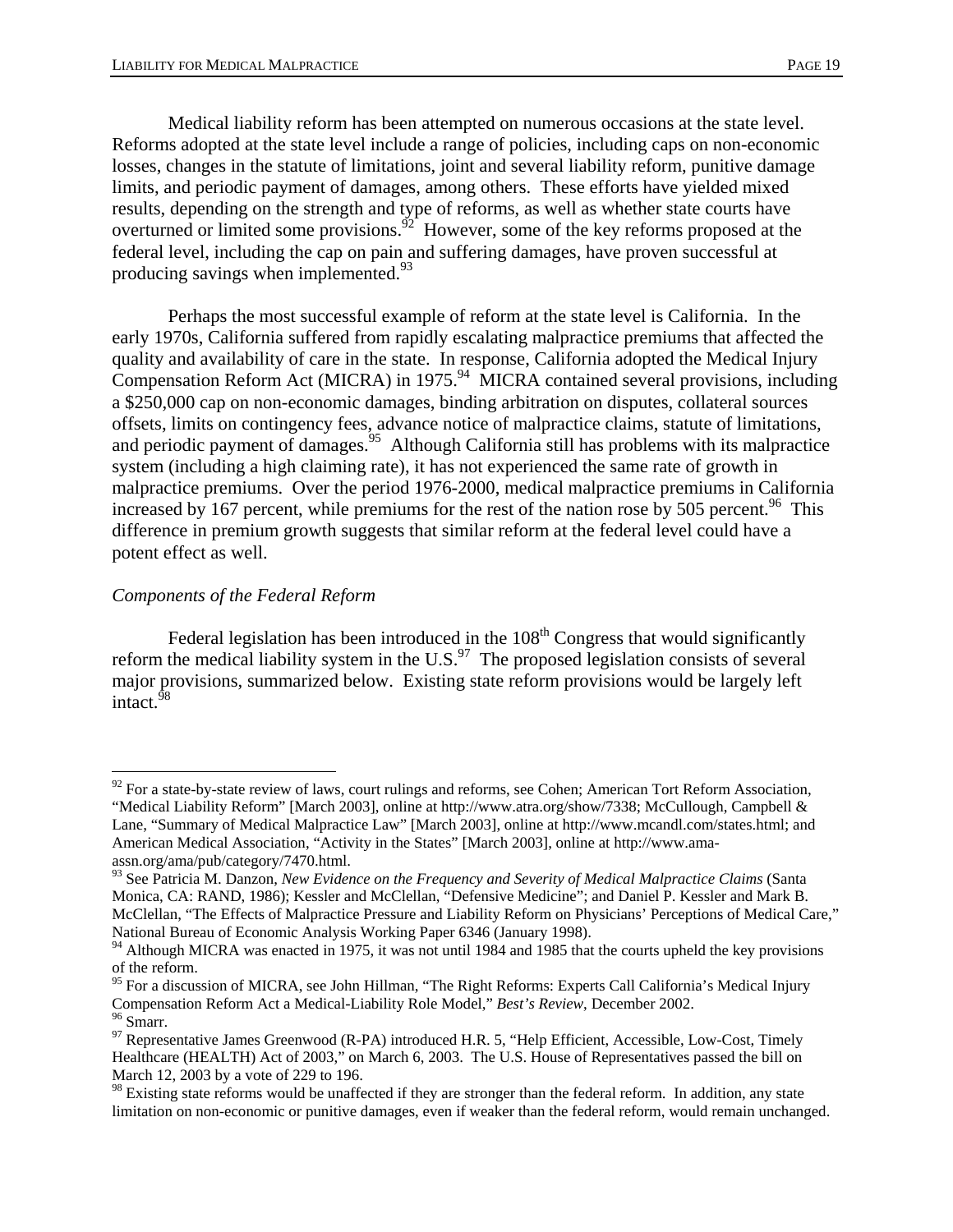- Unlimited Economic Damages: The legislation specifically states that there would be no limit on the amount of economic damages that injured parties can collect. This provision would not change current law.
- Cap on Non-Economic Losses: Awards for non-economic, also called pain and suffering, damages would be limited to \$250,000. Currently, limits (if any) on noneconomic damages vary by state.
- Statute of Limitations: The legislation would require malpractice lawsuits to be brought within three years of the date the injury manifested, or one year after the claimant discovers (or should have discovered) the injury, whichever occurs first. Children are entitled to exemptions from this limit. Statutes of limitations vary by state, and claims can be initiated years after the injury in many jurisdictions.
- Fair Share Rule (Joint and Several Liability): Each defendant would be liable for damages only in proportion to their share of responsibility. A defendant found to be 30 percent at fault for an injury, for example, would only be required to pay 30 percent of damages. Under current law, liable defendants can be required to pay for 100 percent of damages regardless of their actual share of fault.
- Collateral Sources Offset: Claimants would be permitted to recover claimed damages only once. Currently, claimants have the ability to recover the same damages from multiple sources.<sup>99</sup>
- Lawyers' Contingency Fees: Contingency fee arrangements would be limited to specific rates based on the size of the award, ranging from 40 percent on the first \$50,000 to 15 percent of amounts over \$600,000. Current practice is for plaintiffs' attorneys to take 33 percent to 40 percent of the total award or settlement as payment.
- Periodic Payment of Damages: Allows payments for future losses (such as expected rehabilitation costs) to be paid out over time rather than an immediate lump-sum payment. Under current law, defendants can be required to make immediate full payment.
- Punitive Damages: Punitive damages would be limited to double the amount of economic damages, or \$250,000, whichever is greater. In addition, the bill would set a higher legal requirement before punitive damages can be awarded. Currently, limits (if any) on punitive damages vary by state.

## *Impact on the Federal Deficit*

 $\overline{a}$ 

 Medical liability reform would generate significant fiscal savings for the federal government. The budgetary impact results from the general reduction in the cost of health care and would affect both revenues and spending. On the revenue side, the government would

 $99$  In some cases, the right to subrogation can limit the net collection by the claimant.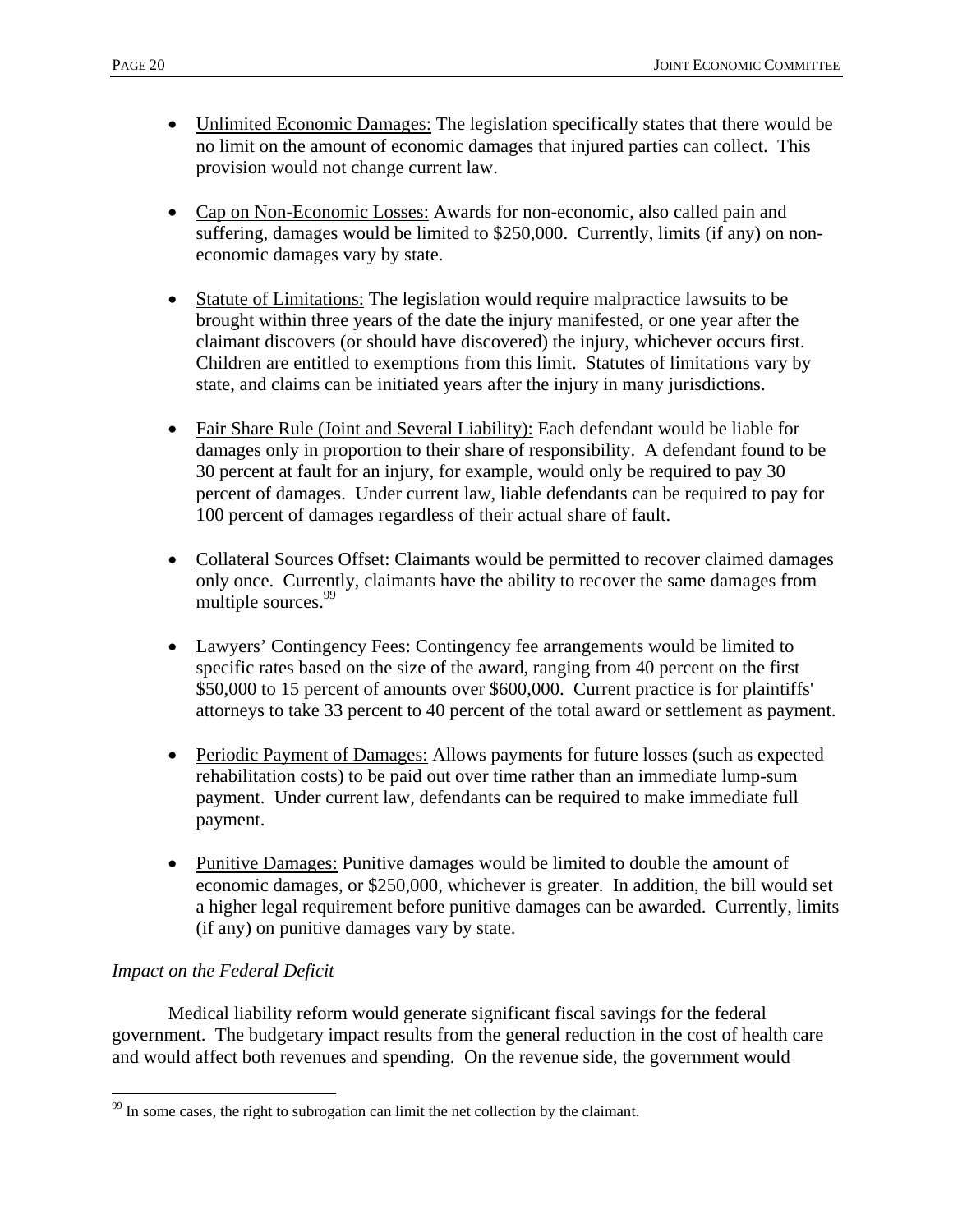collect additional income and payroll taxes. As the cost of tax-exempt employer-provided health benefits falls, employers will pass savings on to their employees in the form of taxable wages and benefits. The initial savings are relatively small, and increase over time as the full impact of the reforms takes hold. According to the Congressional Budget Office (CBO), these effects would result in about \$3.0 billion in additional revenues over a ten-year period, including a \$925 million boost for Social Security (Table 4). $100$ 

 Government spending would also decrease due to medical liability reform. The primary savings would accrue to the Medicare and Medicaid programs, which would experience lower health care costs. In addition, the federal government would realize savings from lower costs of health benefits for federal employees. Reduced outlays from medical liability reform would total \$15.1 billion in savings. Together, the increased revenue and reduced spending would produce more than \$18 billion in direct savings over ten years for the federal government. State and local governments would also receive savings of about \$8.5 billion over ten years.<sup>101</sup>

|                             |      |      |       |       |       |       |       |       |       |       |        | 2004- |
|-----------------------------|------|------|-------|-------|-------|-------|-------|-------|-------|-------|--------|-------|
|                             | 2004 | 2005 | 2006  | 2007  | 2008  | 2009  | 2010  | 2011  | 2012  | 2013  | 2013   |       |
| Income & Medicare           |      |      |       |       |       |       |       |       |       |       |        |       |
| Payroll Taxes               | 10   | 70   | 170   | 210   | 220   | 230   | 250   | 270   | 290   | 330   | 2,050  |       |
| Social Security             |      |      |       |       |       |       |       |       |       |       |        |       |
| Payroll Taxes               | 5    | 20   | 60    | 90    | 100   | 110   | 120   | 130   | 140   | 150   | 925    |       |
| <b>Subtotal: Revenues</b>   | 15   | 90   | 230   | 300   | 320   | 340   | 370   | 400   | 430   | 480   | 2,975  |       |
| <b>Outlays for Medicare</b> |      |      |       |       |       |       |       |       |       |       |        |       |
| & Medicaid                  | 170  | 480  | 910   | 1.250 | 1.570 | 1.820 | 1.990 | 2.130 | 2.220 | 2.350 | 14,900 |       |
| Outlays for federal         |      |      |       |       |       |       |       |       |       |       |        |       |
| employees                   | 2    | 10   | 20    | 20    | 20    | 30    | 30    | 30    | 30    | 30    | 230    |       |
| Subtotal: Outlays           | 172  | 490  | 930   | 1,270 | 1,590 | 1,850 | 2,020 | 2.160 | 2,250 | 2,380 | 15,130 |       |
| <b>Total Savings</b>        | 187  | 580  | 1,160 | 1,570 | 1,910 | 2,190 | 2,390 | 2,560 | 2,680 | 2,860 | 18,105 |       |

#### **Table 4. Direct Budgetary Savings from Medical Liability Reform (millions of dollars)**

Note: Positive numbers indicate budgetary savings of either increased revenue or decreased outlays. Source: Congressional Budget Office.

 The budgetary savings presented in Table 4 only reflect the direct savings from lower medical liability premiums. As noted above, however, the medical malpractice system induces doctors to practice defensive medicine. As the federal liability reforms take hold, there will be a corresponding reduction in the practice of defensive medicine. As previously discussed, the cost of defensive medicine is estimated to be 3.2 to 5.8 times the magnitude of malpractice premiums.<sup>102</sup> Assuming that there is the same proportionate relationship between direct government savings and indirect government savings on defensive medicine, then there would be between \$9.3 billion and \$16.7 billion in additional budgetary savings in 2013 from reduced defensive medicine.<sup>103</sup> Combined annual budgetary savings from medical malpractice reform

 $\overline{a}$ 

<sup>&</sup>lt;sup>100</sup> The budget estimates presented here are for H.R. 5. U.S. Congress, Congressional Budget Office, "Cost Estimate for H.R. 5: Help Efficient, Accessible, Low Cost, Timely Healthcare (HEALTH) Act of 2002," 3/10/2003.<br><sup>101</sup> U.S. Congress, Congressional Budget Office, "Cost Estimate for H.R. 5," 8.<br><sup>102</sup> See *supra* note 57 and accompan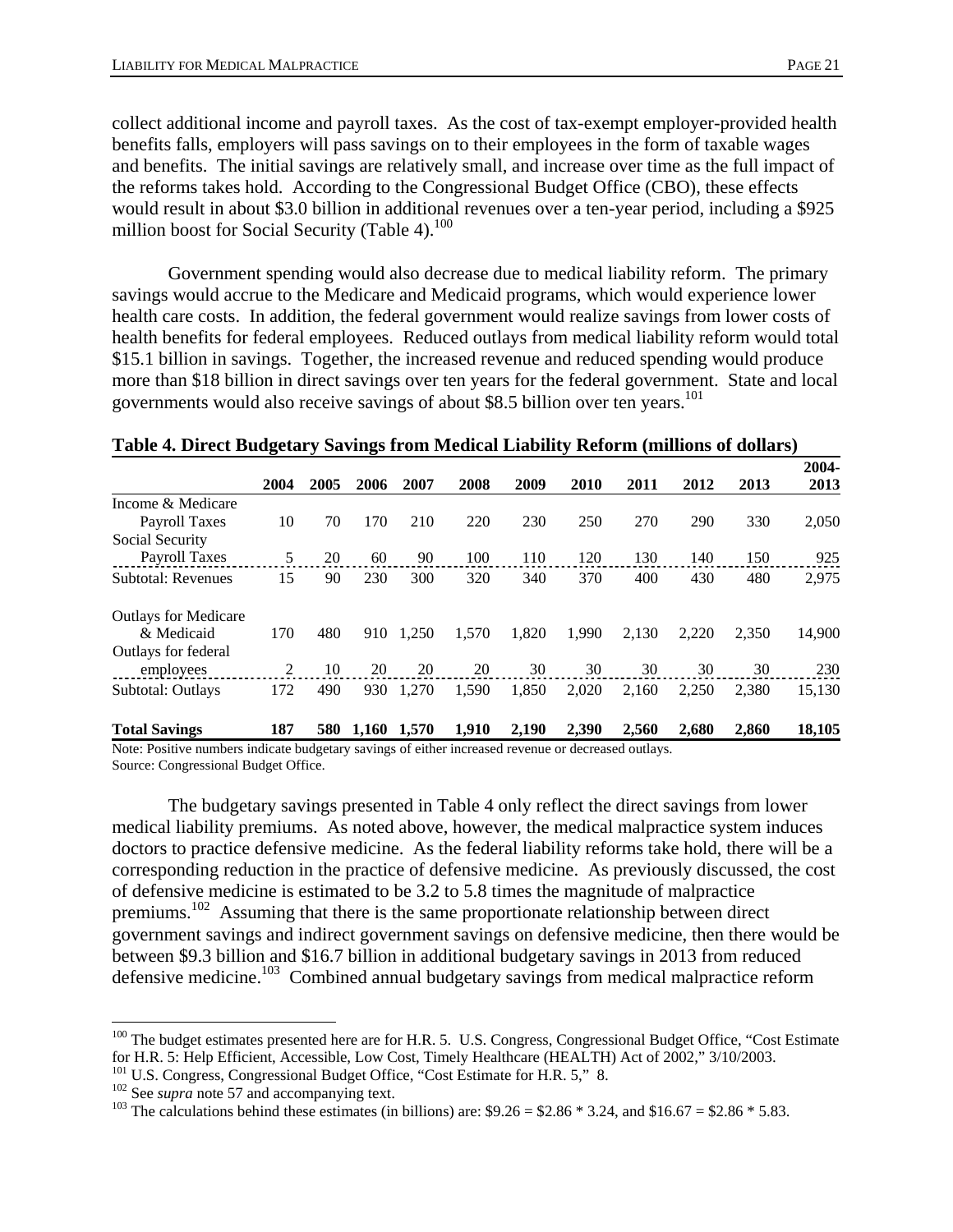$\overline{a}$ 

would total \$12.1 billion to \$19.5 billion a year. Over a ten year period (2004-20013), a total of between \$67 billion and \$106 billion in savings would accrue to the federal government in this manner.

#### *Impact on the Number of Uninsured*

 By lowering the cost of malpractice insurance and reducing the practice of defensive medicine, medical liability reform will increase the number of Americans with health insurance. Not only does the demand for health insurance vary widely by individual and employer, but also the number of uninsured Americans is itself difficult to quantify.104 In addition, the reduction in the number of Americans without health insurance will not occur overnight, as it will take time for the full effect of reforms to impact the insurance market. Any estimate of changes in the uninsured population suffers from a number of inherent problems. However, it is possible to arrive estimates based on estimated savings and the sensitivity of consumers to changes in insurance premiums.

 The sensitivity of consumers to the price of health insurance is measured by what economists call "elasticity." In the context of this discussion, an elasticity measures the percent change in the purchase of health insurance for a 1 percent change in the price of health insurance. A substantial amount of research has accumulated attempting to quantify health insurance elasticity. Research reviewed for the present study (including surveys of the literature) suggests a range of price elasticities for health insurance.<sup>105</sup> The median of these estimates indicates that a 1 percent decrease in the price of health insurance results in a 0.40 percent increase in the number of insured individuals, or approximately 960,000 people.<sup>106</sup> This figure is notably more conservative than the 0.60 elasticity which CBO has used to estimate the effect of health care proposals.107

 CBO estimates that the malpractice reforms described above would effect a 0.4 percent decrease in the price of health insurance. Assuming an elasticity of 0.40, the malpractice premium savings alone would, in time, increase the number of Americans with health insurance by approximately 385,000. An elasticity of 0.60 raises the direct impact to 578,000 persons. The estimated price change, however, only includes the savings from lower malpractice

<sup>&</sup>lt;sup>104</sup> For example, one in five (18 percent) Medicaid recipients report themselves as uninsured. John Sheils, Lewin Group, Prepared Testimony to the Subcommittee on Health, Committee on Ways and Means, U.S. House of Representatives, 6/15/1999.

<sup>&</sup>lt;sup>105</sup> Jean Marie Abraham, William B. Vogt, and Martin S. Gaynor, "Household Demand for Employer-Based Health Insurance," National Bureau of Economic Research Working Paper 9144 (September 2002); David M. Cutler and Richard J. Zeckhauser, "The Anatomy of Health Insurance," National Bureau of Economic Research Working Paper 7176 (June 1999); U.S. Congress, Congressional Budget Office, "Behavioral Assumptions for Estimating the Effects of Health Care Proposals" (November 1993); Willard G. Manning and M. Susan Marquis, *Health Insurance: The Trade-Off between Risk Pooling and Moral Hazard* (Santa Monica, CA: RAND, 1989); Paul J. Feldstein, *Health Care Economics* (Albany, NY: Delmar Publishers, 1993), 149; and M. Susan Marquis and Stephen H. Long, "Worker Demand for Health Insurance in the Non-Group Market," *Journal of Health Economics* 14, no. 1 (May 1995): 47-63.

<sup>&</sup>lt;sup>106</sup> Based on an estimated insured population of 240.9 million in 2001. U.S. Census Bureau, *Health Insurance* Coverage: 2001, Current Population Report P60-220 (September 2002), 13.

<sup>&</sup>lt;sup>107</sup> U.S. Congress, Congressional Budget Office, "Behavioral Assumptions."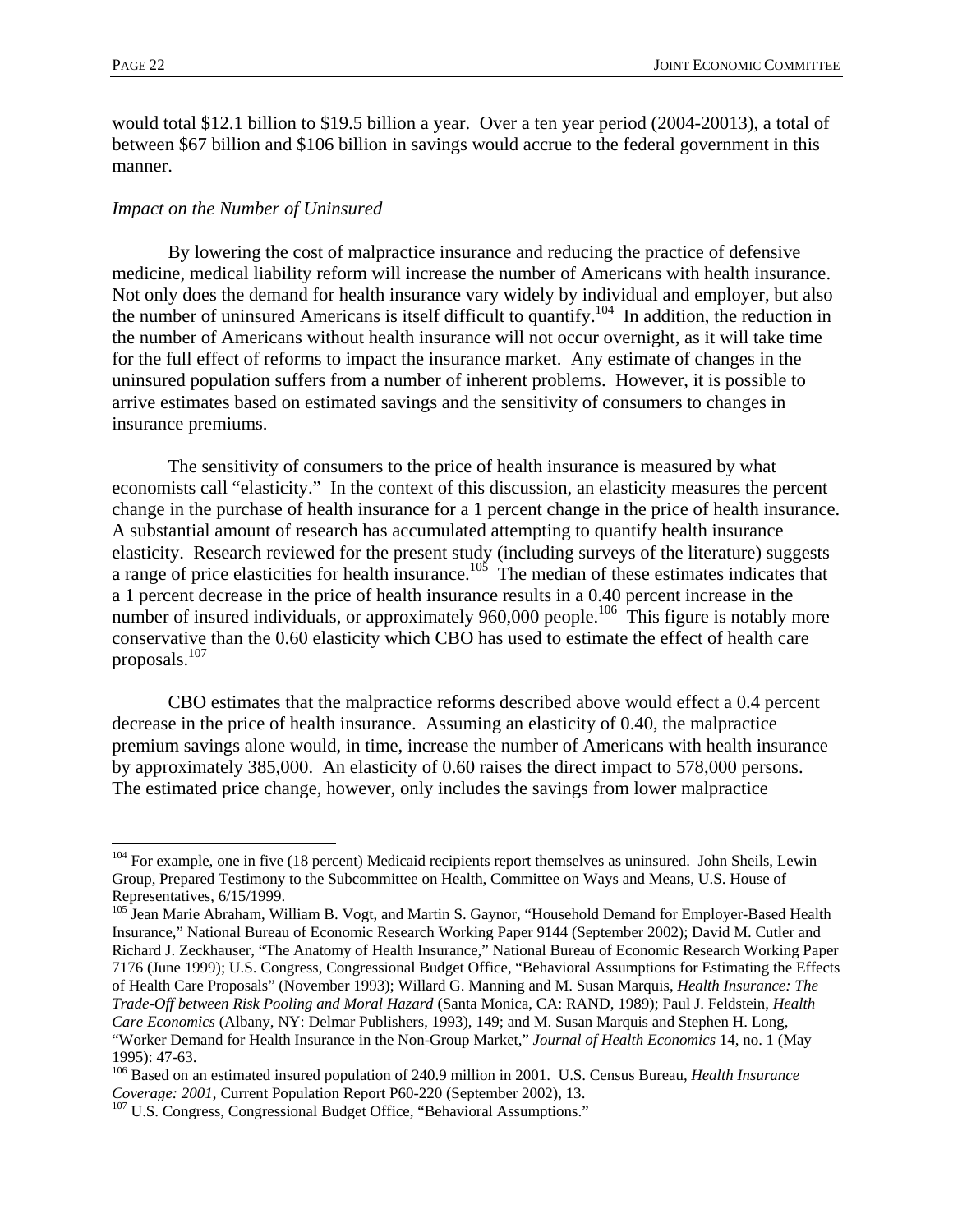premiums and does not account for any changes in levels of defensive medicine, which are 3.2 to 5.8 times the magnitude of malpractice premiums.

 Since there is no direct estimate of how the federal reform would affect health insurance prices through reduced defensive medicine, a proxy is necessary. The present analysis assumes that defensive medicine costs correlate with changes in the average price of purchasing insurance. Thus, the price effect of a 25 percent to 30 percent reduction in malpractice premiums (as estimated by CBO) would be matched by a similar proportional decrease in defensive medicine. Using this broader approach to estimated savings, the savings from lower malpractice premiums plus lower defensive medicine spending would reduce health insurance premiums by 1.70 percent to 2.73 percent.<sup>108</sup> Based on the 0.40 elasticity discussed above, the total impact of medical malpractice reform would be a reduction in the number of persons without health insurance of 1.6 million to 2.6 million.<sup>109</sup> With an elasticity of 0.60, the effect of the legislation would be to reduce the uninsured population by 2.4 million to 3.9 million persons.

#### *Impact on Total Health Care Expenditures*

 $\overline{a}$ 

 The medical malpractice reforms described here could produce substantial savings in total spending on health care in the U.S. Public and private national health care expenditures for health services and supplies are projected to rise from \$1.4 trillion in 2001 to nearly \$2 trillion in 2006.110 Reform of the medical liability system would generate savings in a number of areas. Kessler and McClellan's research indicates that medical liability reforms, such as those discussed here, would reduce health care spending by 5 percent to 9 percent, without an appreciable impact on health outcomes. Assuming the reforms are fully implemented after three years (i.e., by 2006), the gross savings would range from \$99 billion to \$178 billion.<sup>111</sup> However, an exact estimate of the net overall change in health care expenditures is difficult to make due to offsetting factors.

 Factors that will reduce overall expenditures include lower medical malpractice insurance premiums, direct reductions in the cost of providing care, and reduced spending on defensive medicine. Other changes will result in increased spending on health care. For example, as noted above, a decrease in the average price of health insurance will result in more individuals purchasing health insurance. Although the average cost per policy will decrease, there will be more people buying policies. Similarly, some individuals who currently have health insurance may choose to use any savings to purchase expanded health insurance coverage.

 $108$  Reduced spending on defensive medicine translates to an additional price reduction of between 1.30 percent (= 0.4  $*$  3.24) to 2.33 percent (= 0.4  $*$  5.83).

<sup>&</sup>lt;sup>109</sup> These calculations are based on the number of insured Americans in 2001 and assume full implementation of the reforms. The true effects of the reforms may not be fully realized until some point in the future depending on the number of uninsured persons, the actual date of enactment, judicial review and response by the insurance industry. However, since projections of the uninsured population are not available, the only alternative is to estimate the impact as if the reform were fully implemented in 2001. The future impact on the number of uninsured would be proportional to the population when the effects of the reforms are fully realized.

<sup>&</sup>lt;sup>110</sup> U.S. Department of Health and Human Services, Centers for Medicare and Medicaid Services, "National Health Care Expenditures Projections," (2003), online at http://cms.hhs.gov/statistics/nhe/projections-2002.

<sup>&</sup>lt;sup>111</sup> For comparison purposes, if the reforms had been fully implemented as of 2001, the gross savings would have been \$69 billion to \$124 billion.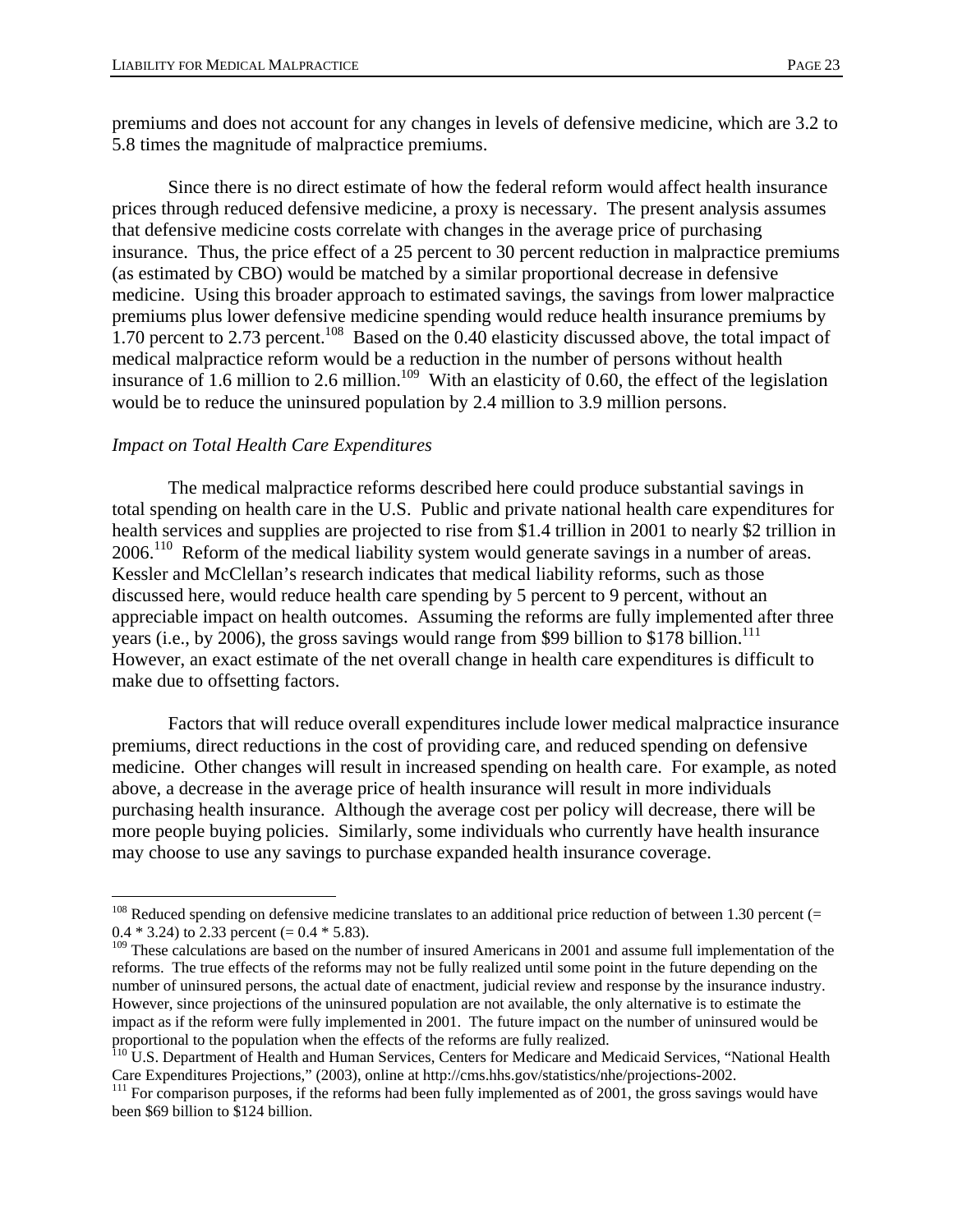$\overline{a}$ 

 The net effect of these factors will be a reduction in national health care expenditures, although the exact magnitude is unknown. The CBO analysis of medical malpractice reform legislation indicates that approximately 60 percent of gross spending reductions will be offset by increased spending by newly-covered individuals or expanded coverage for currently-insured individuals.<sup>112</sup> A rough approximation of the net reduction in health care expenditures, based on projected 2006 expenditures and assuming fully implemented reforms, puts the total between \$39 billion and \$71 billion annually.

## **VII. CONCLUSION**

 The medical liability system in the U.S. suffers from several major shortcomings that adversely impact the negligently injured as well as the general population. The system fails to achieve either of its central goals: compensation and deterrence. First, the vast majority of negligent injuries do not lead to a claim. By definition, if injured parties do not file claims, then the tort system provides them with no compensation. Second, among those claims that are filed, the vast majority shows no signs of an injury or harmful event. If such claimants receive a payout, then the tort system is providing compensation to the wrong people. Third, when a legitimate claim is filed, the system typically takes years for the injured party to receive anything. Finally, even when legitimately injured parties are able to prove negligence, plaintiffs' lawyers routinely take 33 percent to 40 percent (or more) of that award as payment for legal fees. On balance, it seems clear that the medical liability tort system broadly fails as a means of compensating the negligently injured.

 On the second goal – deterrence of negligent behavior – the tort system also fails to achieve its mission. Since most acts of medical malpractice do not result in a claim and most claims are not tied to actual negligence, the tort system is unable to convey to doctors the appropriate signals about the optimal level of care. Moreover, the litigious environment created by the tort system discourages the reporting of mistakes, which impedes efforts to identify and prevent medical errors. In fact, the threat of malpractice litigation induces doctors to practice defensive medicine, subjecting patients to unnecessary treatments and therapy.

 This indictment of the tort system serves as the basis for medical liability reform. Reform efforts at the state level have had mixed results, with California being the best example of effective reform. If adopted, the federal reform discussed here could yield budgetary savings of more than \$19 billion per year, reduce the number of Americans without health coverage by up to 3.9 million, and lead to an environment that is significantly more receptive to efforts to improve patient safety and reduce medical errors.

> Dan Miller Senior Economist

<sup>&</sup>lt;sup>112</sup> U.S. Congress, Congressional Budget Office, "Cost Estimate for H.R. 5," 6.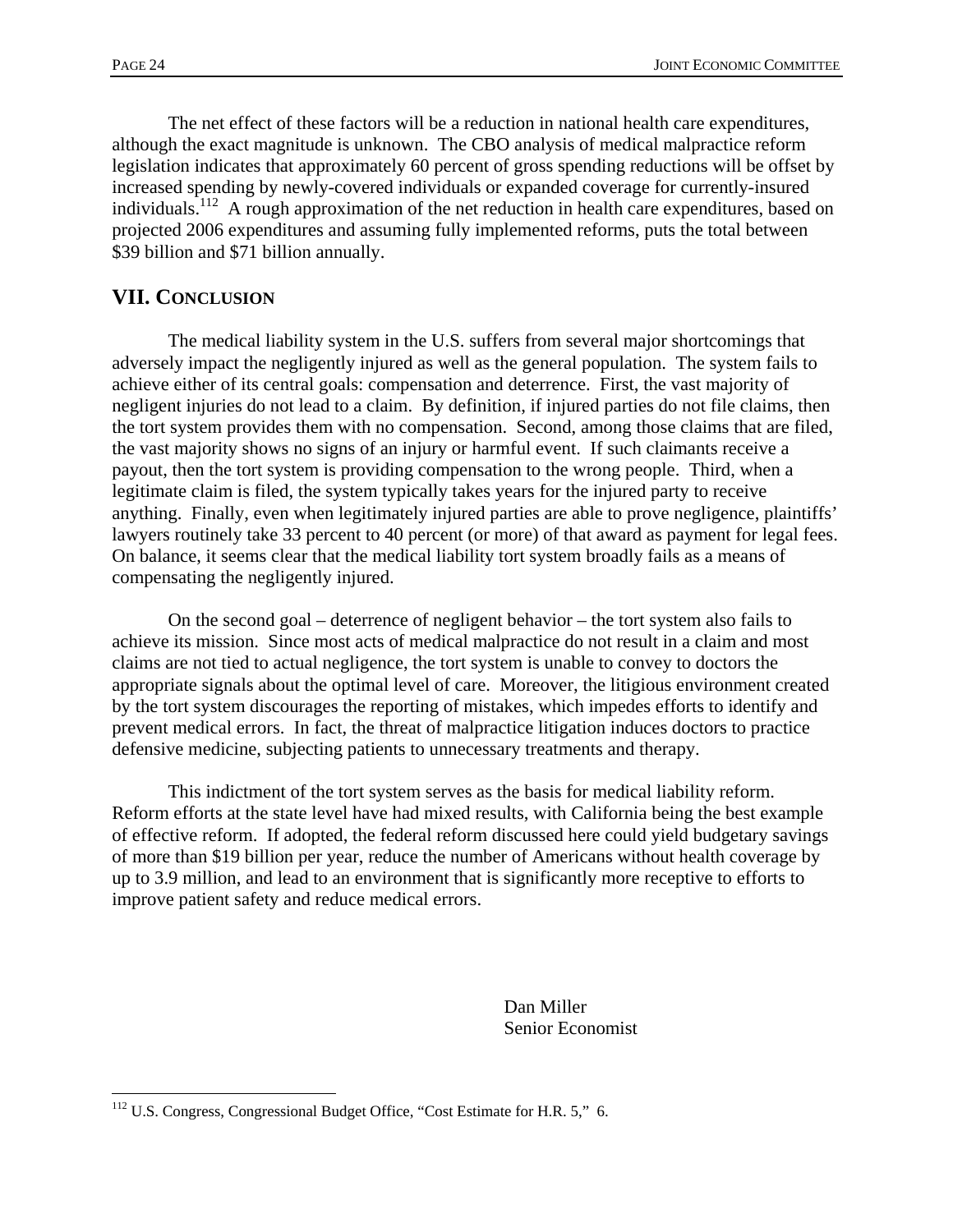#### **BIBLIOGRAPHY**

- Abraham, Jean Marie, William B. Vogt, and Martin S. Gaynor. "Household Demand for Employer-Based Health Insurance." National Bureau of Economic Research. Working Paper 9144. September 2002.
- American Law Institute. *Restatement (Second) of Torts*. St. Paul, MN: American Law Institute Publishers, 1965.
- American Medical Association. "18 States Now in Full-Blown Medical Liability Crisis." Press Release. 3/3/2003.
- –––. "Activity in the States." [March 2003]. Online at http://www.amaassn.org/ama/pub/category/7470.html.
- American Tort Reform Association. "Medical Liability Reform." [March 2003]. Online at http://www.atra.org/show/7338.
- Baldwin, Laura-Mae, L. Gary Hart, Michael Lloyd, Meredith Fordyce, and Roger A. Rosenblatt. "Defensive Medicine and Obstetrics." *Journal of the American Medical Association* 274, no. 20 (November 22/29, 1995): 1606-1610.
- Brakel, Samuel Jan. "Using What We Know about Our Civil Litigation System: A Critique Of 'Base-Rate' Analysis and Other Apologist Diversions." *Georgia Law Review* 31 (Fall 1996).
- Brennan, Troyen A., Colin M. Sox, and Helen R. Burstin. "Relation between Negligent Adverse Events and the Outcomes of Medical Malpractice Litigation." *New England Journal of Medicine* 335 (1996): 1963-1967.
- Carroll, Stephen J., Allan F. Abrahamse, M. Susan Marquis, and Mary E. Vaiana. *Liability System Incentives to Consume Excess Medical Care*. Santa Monica, CA: RAND, 1995.
- Cohen, Henry. "Medical Malpractice Liability Reform: Legal Issues and Fifty-State Survey of Caps on Punitive and Noneconomic Damages." Congressional Research Service. Report RL31692. 2/6/2003.
- Conning & Co. *Medical Malpractice Insurance: A Prescription for Chaos*. Hartford, CT: Conning & Co., 2001.
- –––. *Alternative Markets: An Ever-Evolving Mosaic*. Hartford, CT: Conning & Co., 1999.
- Cutler, David M. and Richard J. Zeckhauser. "The Anatomy of Health Insurance." National Bureau of Economic Research. Working Paper 7176. June 1999.
- Danzon, Patricia M. *New Evidence on the Frequency and Severity of Medical Malpractice Claims*. Santa Monica, CA: RAND, 1986.
- –––. "Report on Awards for Noneconomic Loss." In *Medical Malpractice Policy Guidebook*, edited by Henry G. Manne, 132-142. Jacksonville, FL: Florida Medical Association, 1985.
- Dubay, Lisa, Robert Kaestner and Timothy Waidmann. "The Impact of Malpractice Fears on Cesarean Section Rates." *Journal of Health Economics* 18 (1999): 491-522.
- Ely, John W., Jeffrey D. Dawson, Paul R. Young, Bradley N. Doebbeling, Christopher J. Goerdt, Nancy C. Elder, and Robert S. Olick. "Malpractice Claims against Family Physicians: Are the Best Doctors Sued More?" *Journal of Family Practice* 48, no. 1 (January 1999).
- Farber, Henry S. and Michelle J. White. "Medical Malpractice: An Empirical Examination of the Litigation Process." National Bureau of Economic Research. Working Paper 3428. September 1990.
- Feldstein, Paul J. *Health Care Economics*. Albany, NY: Delmar Publishers, 1993.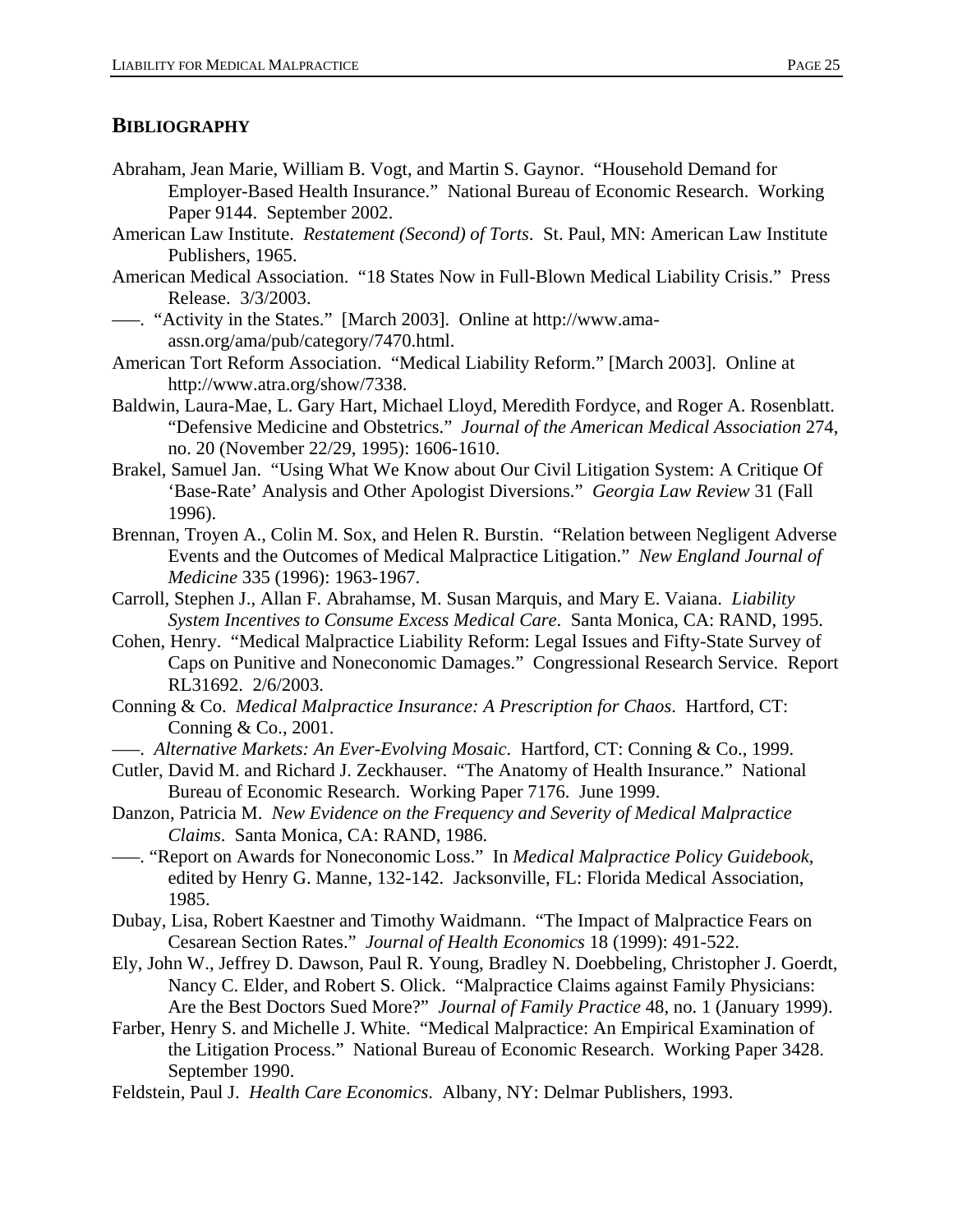- Gius, Mark P. "An Examination of the Determinants of Physician Supply at the State Level." *Journal of Business and Economic Studies* 6, no. 1 (Spring 2000): 73-79.
- Goch, Lynna. "Medical-Malpractice Tort Reform Trouble Spots." *Best's Review*, December 2002.
- Gruber, Jonathan and Michael Lettau. "How Elastic Is the Firm's Demand for Health Insurance." National Bureau of Economic Research. Working Paper 8021. November 2000.
- "Hard Market Wallops Physicians; Average Rate Increases More Than Double Those in 2001," *Medical Liability Monitor* (October 2002).
- Harvard Medical Practice Study. *Patients, Doctors and Lawyers: Studies of Medical Injury, Malpractice Litigation and Patient Compensation in New York*. [Cambridge, MA?] 1990.
- Hensler, Deborah R., M. Susan Marquis, Allan F. Abrahamse, Sandra H. Berry, Patricia A. Ebener, Elizabeth G. Lewis, E. Allan Lind, Robert J. MacCoun, Willard G. Manning, Jeannette A. Rogowski, and Mary E. Vaiana. *Compensation for Accidental Injuries in the United States*. Santa Monica, CA: RAND, 1991.
- Hillman, John. "The Right Reforms: Experts Call California's Medical Injury Compensation Reform Act a Medical-Liability Role Model." *Best's Review*, December 2002.
- –––. "Crisis Coast to Coast: Health-Care Providers and Regulators Urge Medical Liability Reform." *Best's Review*, September 2002.
- Hurley, James. American Academy of Actuaries. Prepared Testimony to the Subcommittee on Health, Committee on Energy and Commerce, U.S. House of Representatives. 2/27/2003.
- Insurance Information Institute. *The I.I.I. Fact Book 2003*. New York, NY: Insurance Information Institute, 2002.
- Jury Verdict Research. *Current Award Trends in Personal Injury: 2002 Edition*. Horsham PA: LRP Publications, 2003.
- Kaiser Commission on Medicaid and the Uninsured. *Uninsured in America: A Chart Book*. May 2000. Online at http://www.kff.org/sections.cgi?section=kcmu.
- Kaiser Family Foundation. *National Survey of Physicians*. May 2002. Online at http://www.kff.org.
- Keeton, W. Page, Dan B. Dobbs, Robert E. Keeton and David G. Owen. *Prosser and Keeton on the Law of Torts.*  $5<sup>th</sup>$  edition. St. Paul, MN: West Publishing Co., 1984.
- Kessler, Daniel P. and Mark B. McClellan. "Medical Liability, Managed Care, and Defensive Medicine." National Bureau of Economic Research. Working Paper 7537. February 2000.
- –––. "The Effects of Malpractice Pressure and Liability Reform on Physicians' Perceptions of Medical Care." National Bureau of Economic Research. Working Paper 6346. January 1998.
- –––. "Do Doctors Practice Defensive Medicine." National Bureau of Economic Research. Working Paper 5466. February 1996.
- Kohn, Linda T., Janet M. Corrigan and Molla S. Donaldson, eds. *To Err Is Human: Building a Safer Health System*. Washington, DC: National Academy Press, 2000.
- Levinson, Wendy L., Debra L. Roter, John P. Mullooly, Valerie T. Dull, and Richard M. Frankel. "Physician-Patient Communication: The Relationship with Malpractice Claims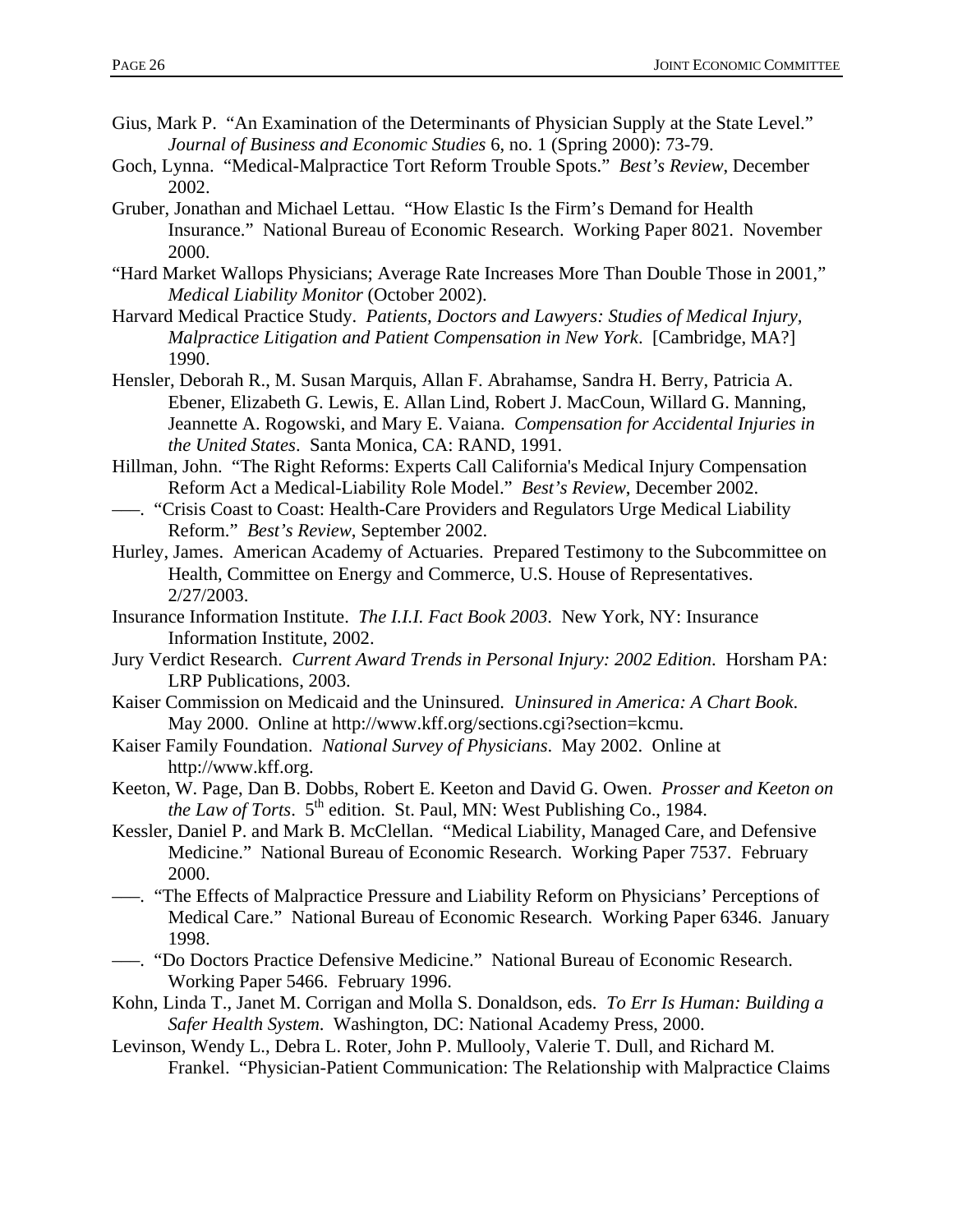among Primary Care Physicians and Surgeons." *Journal of the American Medical Association* 227, no. 7 (February 19, 1997): 553-559.

- Liang, Bryan A. "The Adverse Event of Unaddressed Medical Error: Identifying and Filling the Holes in the Health-Care and Legal System." *Journal of Law, Medicine & Ethics* 29 (2001): 346-368.
- –––. "Error in Medicine: Legal Impediments to U.S. Reform." *Journal of Health Politics, Policy & Law* 24, no. 1 (February 1999): 27-58.
- –––. "Assessing Medical Malpractice Jury Verdicts: A Case Study of an Anesthesiology Department." *Cornell Journal of Law and Public Policy* 7, no. 1 (Fall 1997).
- Localio, A. Russell, Ann G. Lawthers, Joan M. Bengston, Liesi E. Herbet, Susan L. Weaver, Troyen A. Brennan, and J. Richard Landis. "Relationship between Malpractice Claims and Cesarean Delivery." *Journal of the American Medical Association* 269, no. 3 (January 20, 1993): 366-273
- Localio, A. Russell, Ann G. Lawthers, Troyen A. Brennan, Nan M. Laird, Liesi E. Herbert, Lynn M. Peterson, Joseph P. Newhouse, Paul C. Weiler and Howard H. Hiatt. "Relation between Malpractice Claims and Adverse Events Due to Negligence." *New England Journal of Medicine* 325, no. 4 (July 1991): 245-251.
- Manning, Willard G. and M. Susan Marquis. *Health Insurance: The Trade-Off between Risk Pooling and Moral Hazard*. Santa Monica, CA: RAND, 1989.
- Marquis, M. Susan and Stephen H. Long. "Worker Demand for Health Insurance in the Non-Group Market." *Journal of Health Economics* 14, no. 1 (May 1995): 47-63.
- McCullough, Campbell & Lane. "Summary of Medical Malpractice Law." [March 2003]. Online at http://www.mcandl.com/states.html.
- "Medical Liability Rates Continue Their upward Swing," *Medical Liability Monitor* (October 2001).
- Moore, Philip J., Nancy E. Adler, Patricia A. Robertson, Lee H. Hilborne, and Steven I. Kwon. "Medical Malpractice: The Effect of Doctor-Patient Relations on Medical Patient Perceptions and Malpractice Intentions." *Western Journal of Medicine* 173, no. 4 (October 2000): 244-250.
- "Once Burned, Twice Defensive," *Medical Economics* 76, no. 14 (July 26, 1999).
- Quinn, Robert. "Medical Malpractice Insurance: The Reputation Effect and Defensive Medicine." *Journal of Risk and Insurance* 65, no. 3 (1998): 467-484.
- Rice, Berkeley. "Medical Errors: Is Honesty Ever Optional." *Medical Economics* 79, no. 19 (October 11, 2002)
- Rosenblatt, Roger A., Randall R. Bovbjerg, Amanda Whelan, Laura-Mae Baldwin, Gary L. Hart, and Constance Long. "Tort Reform and the Obstetrics Crisis: The Case of the WAMI States: Washington, Alaska, Montana, and Idaho." *Western Journal of Medicine* 154, no. 6 (June 1991): 693-699.
- Rubin, Robert J. and Daniel N. Mendelson. "How Much Does Defensive Medicine Cost?" *Journal of American Health Policy* (July/August 1994): 7-15
- Shavell, Steven. "Economic Analysis of Accident Law." National Bureau of Economic Research. Working Paper 9483. March 2003.
- Sheils, John. Lewin Group. Prepared Testimony to the Subcommittee on Health, Committee on Ways and Means, U.S. House of Representatives. 6/15/1999.
- Smarr, Lawrence E. Physician Insurers Association of America. Prepared Testimony to the Committee on the Judiciary, U.S. Senate. 2/11/2003.